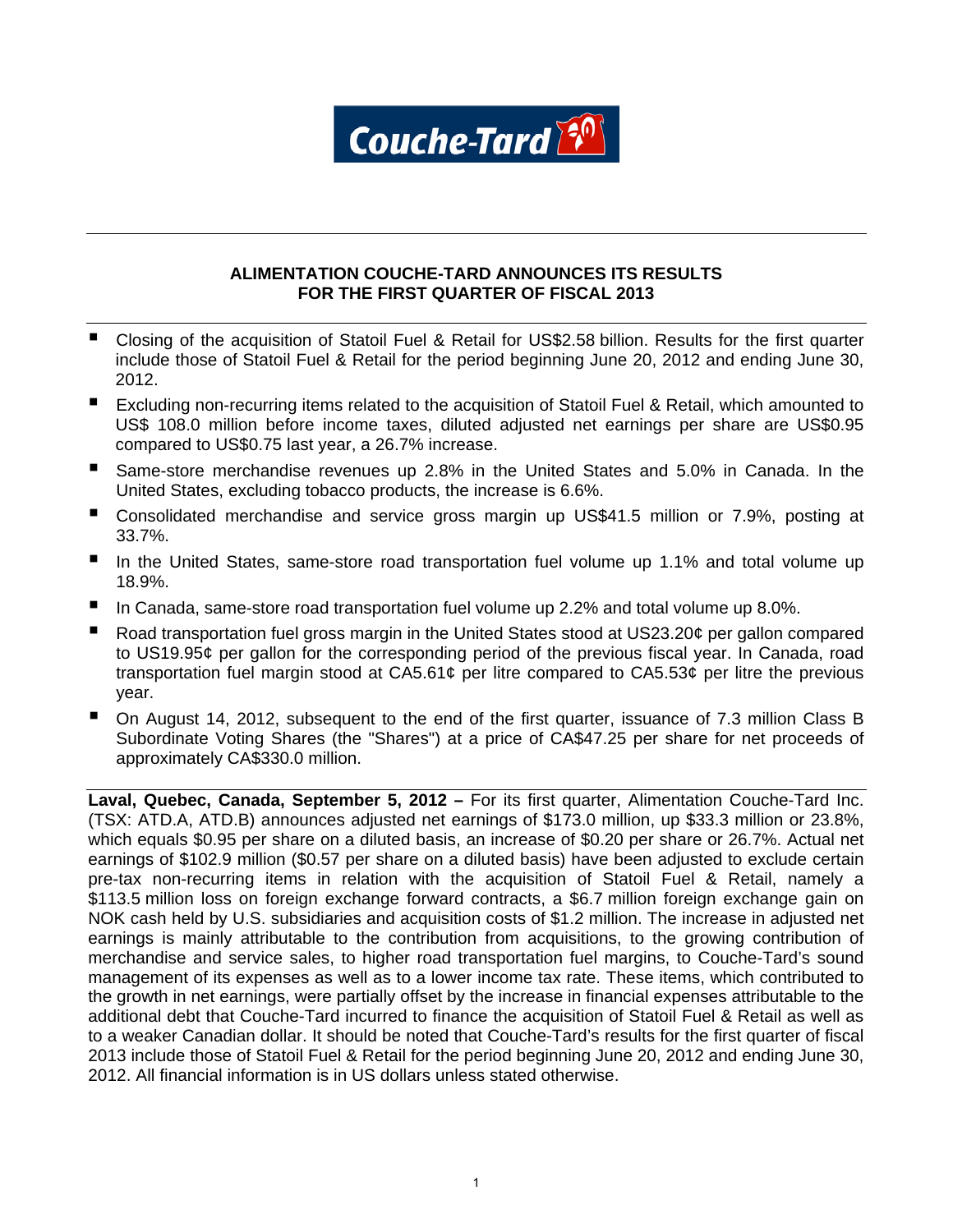"As it has been the case for the last few quarters, the first quarter of fiscal 2013 provided strong results with a satisfying contribution from organic growth as well as from recent acquisitions" declared Alain Bouchard, President and Chief Executive Officer. "However, in light of the changing conditions in supply terms and of the persistent competitive landscape, the tobacco products category remains a challenge. On an ongoing basis, we evaluate our options and our strategies, with the goal of maximizing the marginal contribution of this product category. But on the bright side, the constant improvement in the contribution of our fresh food offering allows us to offset the lower contribution of tobacco products. In Europe, our management team is fully in place and ready for action. As for our assessment of the potential synergies, it is still in the preliminary stages but we should have a clearer idea of our opportunities in the next few months." Mr. Bouchard concluded.

As for Raymond Paré, Vice-President and Chief Financial Officer, he indicated: "Excluding positive and negative non-recurring items, net earnings for the first quarter increased by \$33.0 million or 23.8%, corresponding to an increase of \$0.20 per share or 26.7%. It should be clear that this increase excludes, for all practical purposes, the contribution of Statoil Fuel & Retail since our results include only 11 days of activity of the latter. Rather, the increase in earnings per share reflects the diversity of elements that constantly contributed to the value creation during the last few years, including organic growth, targeted acquisitions, cost control, our share repurchase program as well as our tight management of the balance sheet. With respect to the balance sheet, it remains strong despite the additional debt attributable to the acquisition of Statoil Fuel & Retail. As at July 22, 2012, on a pro forma basis and taking into consideration subsequent share issuance, our adjusted net interestbearing debt to EBITDAR ratio of 3.39 and our net interest-bearing debt to total capitalization ratio 0.56 remain comfortable, even before the positive impact from forthcoming synergies".

Mr. Paré continued: "During the remainder of fiscal year 2013 and the upcoming fiscal years, we will favor a rapid reduction of our indebtedness level to allow us the flexibility to seize opportunities that lie ahead. Likewise, we remain determined to maintain the quality of our credit profile by keeping focused on organic growth as well as growth through acquisitions. Given our past experience as well as the quality and the geographical diversification of cash flows generated by our operations, and considering that we expect that Statoil Fuel & Retail should significantly and positively contribute to our results starting this year, we are confident that we will be able to meet our objectives".

## **Highlights of the First Quarter of fiscal 2013**

## **Statoil Fuel & Retail ASA ("Statoil Fuel & Retail")**

## *Acquisition of Statoil Fuel & Retail*

On June 19, 2012, the Corporation acquired 81.2% of the 300,000,000 issued and outstanding shares of Statoil Fuel & Retail for a cash consideration of 51.20 Norwegian Kroners ("NOK") per share for a total amount of NOK 12.47 billion or approximately \$2.1 billion through a voluntary public offer (the "offer"). From June 22, 2012 to June 29, 2012, the Corporation acquired 53,238,857 additional shares of Statoil Fuel & Retail for a cash consideration of NOK 51.20 per share, totalling NOK 2.73 billion or approximately \$0.45 billion, increasing its participation to 98.9%. Having reached a shareholding of more than 90%, on June 29, 2012, in accordance with Norwegian laws, Couche-Tard initiated the compulsory acquisition of all of the remaining Statoil Fuel & Retail shares not deposited under the offer from the holders thereof and, as a result, since such date, the Corporation owns 100% of the issued and outstanding shares of Statoil Fuel & Retail. The NOK 51.20 per share cash consideration for the compulsory acquisition of all of the remaining shares of Statoil Fuel & Retail not deposited under the offer was paid on July 11, 2012. The Oslo Børs Stock Exchange confirmed the delisting of the Statoil Fuel & Retail shares effective as of the close of markets in Norway on July 12, 2012. The acquisition of the 300,000,000 issued and outstanding shares of Statoil Fuel & Retail was therefore made for a total cash consideration of NOK 15.36 billion, or \$2.58 billion. During the 12-week period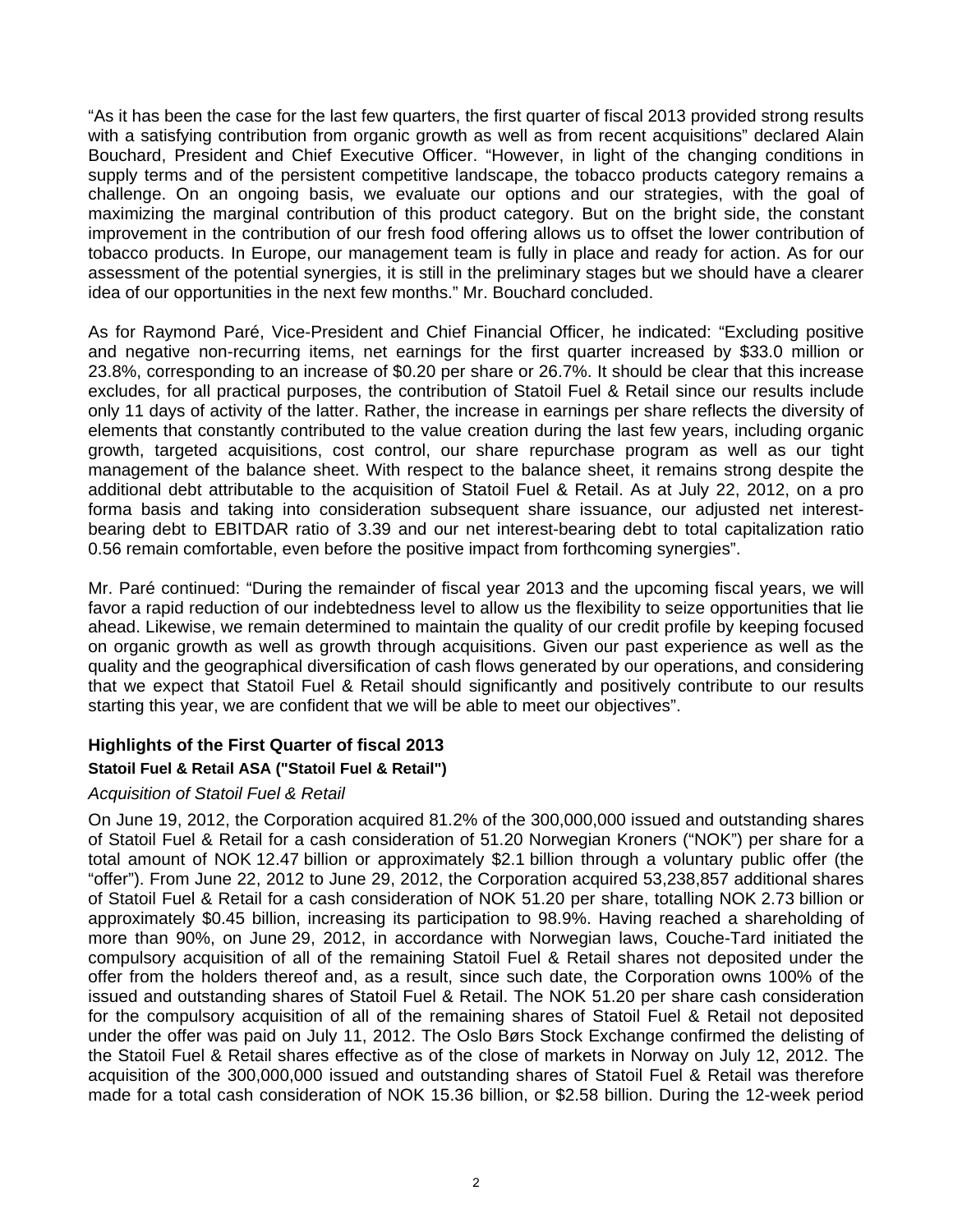ended July 22, 2012, the Corporation recorded transaction costs of \$1.2 million to earnings in connection with this acquisition.

Statoil Fuel & Retail is a leading Scandinavian road transport fuel retailer with over 100 years of operations in the region. Statoil Fuel & Retail operates a broad retail network across Scandinavia (Norway, Sweden, Denmark), Poland, the Baltics (Estonia, Latvia, Lithuania), and Russia with approximately 2,300 sites, the majority of which offer road transportation fuel and convenience products while the others are unmanned automated service-stations (road transportation fuel only). Statoil Fuel & Retail has a leading position in several countries where it does business and owns the land for over 900 sites and buildings for over 1,700 sites.

Statoil Fuel & Retail's other products include stationary energy, marine fuel, aviation fuel, lubricants and chemicals. In Europe, Statoil Fuel & Retail operates 12 key fuel terminals and 38 fuel depots in eight countries as well as approximately 400 road tankers.

During its fiscal year ended December 31, 2011, Statoil Fuel & Retail recorded sales of NOK 73,691 million and gross profits of NOK 10,035 million, of which NOK 5,103 million were from the sale of road transportation fuel and NOK 2,815 million were from the sale of convenience products. EBITDA stood at NOK 3,017 million, of which over 90% were generated by operations in Scandinavia, an economically very strong region. Net earnings of Statoil Fuel & Retail amounted to NOK 1,060 million while its assets totaled NOK 22,825 million as at December 31, 2011. During this same period, Statoil Fuel & Retail sold 8,416 million litres of road transportation fuel with a related gross margin of NOK 0.606 per litre.

Including employees at Statoil branded franchise stations, about 18,500 people work in Statoil Fuel & Retail's retail network across Europe, in its corporate headquarters, in its eight regional offices, in its terminals and in its depots.

More information about Statoil Fuel & Retail is available on its website at www.statoilfuelretail.com.

This transaction has been financed using the Corporation's acquisition facility. For more information on the latter, refer to Couche-Tard's 2012 Annual Report.

Results for the 12-week period ended July 22, 2012 include those of Statoil Fuel & Retail for the period beginning June 20, 2012 and ending June 30, 2012. The consolidated balance sheet as of July 22, 2012 includes the balance sheet of Statoil Fuel & Retail as of June 30, 2012, as adjusted for the preliminary purchase price allocation.

The following table provides an overview of Statoil Fuel & Retail's accounting periods that will be incorporated in Couche-Tard's upcoming consolidated financial statements:

| <b>Couche-Tard quarters</b>                                                                                                                                                      | Statoil Fuel & Retail equivalent accounting periods                                  |
|----------------------------------------------------------------------------------------------------------------------------------------------------------------------------------|--------------------------------------------------------------------------------------|
| 12-week period that will end October 14, 2012 (2 <sup>nd</sup> quarter of fiscal 2013)<br>16-week period that will end February 3, 2013 (3 <sup>rd</sup> quarter of fiscal 2013) | July, August and September 2012<br>October, November, December 2012 and January 2013 |
| 12-week period that will end April 28, 2013 $(4th$ quarter of fiscal 2013)                                                                                                       | February, March and April 2013                                                       |

The alignment of Statoil Fuel & Retail's accounting period with those of Couche-Tard will be made once the replacement of Statoil Fuel & Retail's financial systems is finalized.

### *Foreign exchange forward contracts*

As described above, the acquisition of Statoil Fuel & Retail is denominated in NOK whereas Couche-Tard's acquisition facility is denominated in US dollars. The Corporation has therefore determined that there was a risk related to fluctuations in the exchange rate between the US dollar and the NOK as the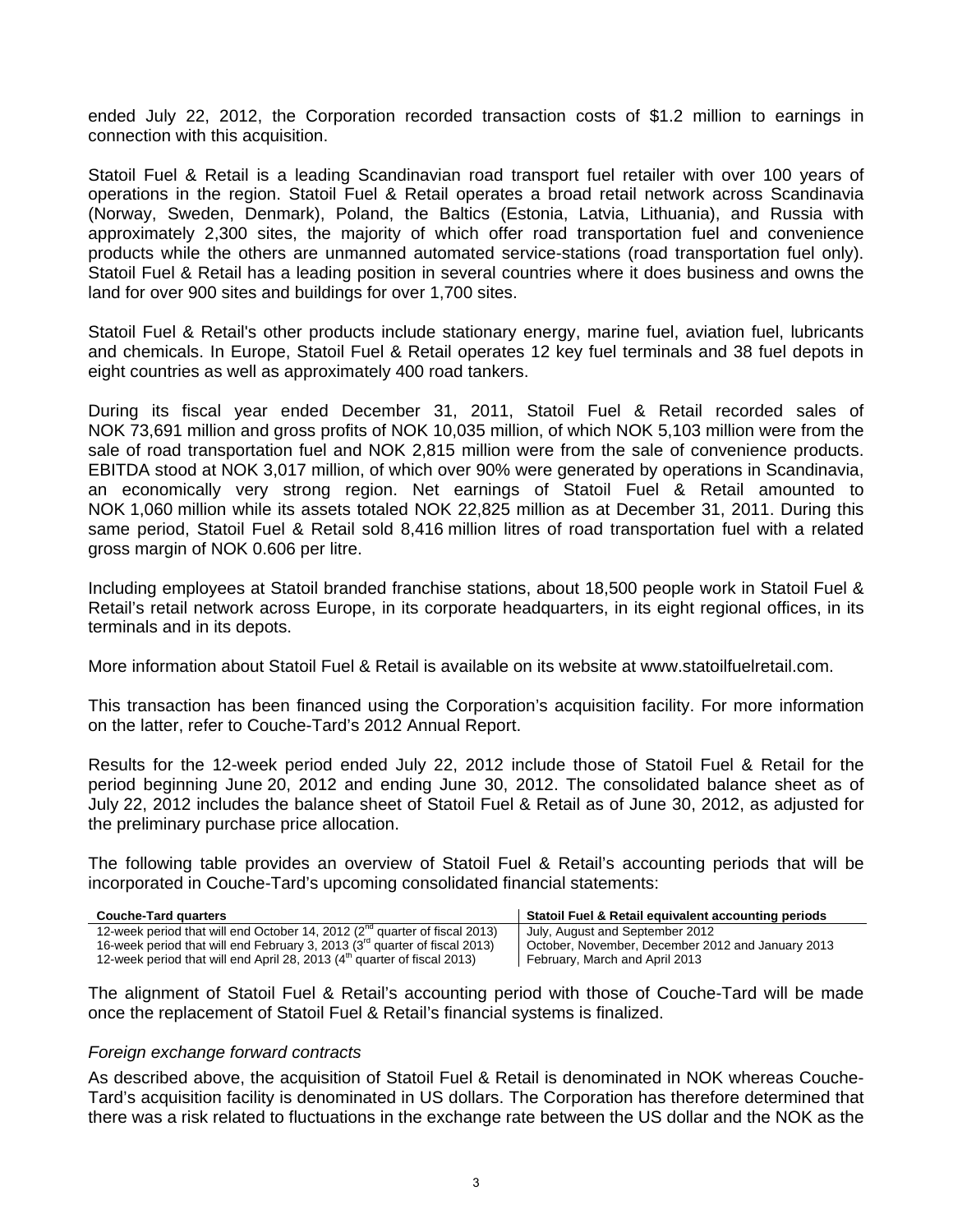hypothetical weakening of the US dollar against its NOK would have increased the US dollars cash requirements in order to close the acquisition of Statoil Fuel & Retail. To mitigate this risk and because of the lack of liquidity in the currency market for the NOK, Couche-Tard entered into foreign exchange forward contracts (hereinafter, "forwards") with reputable financial institutions allowing it to predetermine a significant portion of the disbursement it planned to make in US dollars for the acquisition of Statoil Fuel & Retail.

In total, from April 10, 2012 to June 12, 2012, the Corporation has entered into forwards requiring it to deliver US\$3.47 billion in exchange for NOK 20.14 billion, representing a weighted average rate of NOK 5.8114 per US dollar which is a favorable rate compared to the rate of 5.75 in effect as at April 18, 2012, the date the offer was announced and comparable to the average exchange rate for the last three years as demonstrated by the following graph:

# $\overline{7}$ 68  $6.6$ 64  $6.2$  $6\phantom{a}$ Average: 5.84  $5.8$ 5.6  $5.4$ 5.2  $\overline{5}$

#### NOK/USD EXCHANGE RATE JULY 2009 TO JUNE 2012

Subsequently, Couche-Tard modified the original maturity dates of certain forwards to make them coincide with the actual disbursement dates for the payment of Statoil Fuel & Retail shares and the repayment of certain of Statoil Fuel & Retail debts. Thus, from June 15, 2012 to July 16, 2012, the Corporation settled a significant portion of the forwards with a value of \$2,965.1 million to pay for Statoil Fuel & Retail shares and certain of its debts while the remaining NOK at Couche-Tard's disposal as well as the NOK that it will receive upon settlement of forwards that have not yet been settled will be used to refinance a significant portion of Statoil Fuel & Retail existing long-term debt, which is denominated in NOK (see details below).

Based on accounting standards, since Couche-Tard could not apply hedge accounting, the Corporation recorded its investment in Statoil Fuel & Retail in its consolidated balance sheet based on the exchange rates prevailing on the settlement dates of the acquisition transaction while the changes in fair value of forwards are recorded to earnings. Cash flow wise, the sum of these two amounts is equivalent, in all material respect, to the U.S. dollars amount the Corporation would have paid, had the transaction taken place on April 18, 2012, the date the offer was announced, or more specifically, at the average rate of NOK 5.8114 that the Corporation secured with this strategy. The impact on cash is therefore the one Couche-Tard had predetermined by securing the exchange rate at a favorable level compared to its modeling of the acquisition and compared to the rate at the time the offer was announced.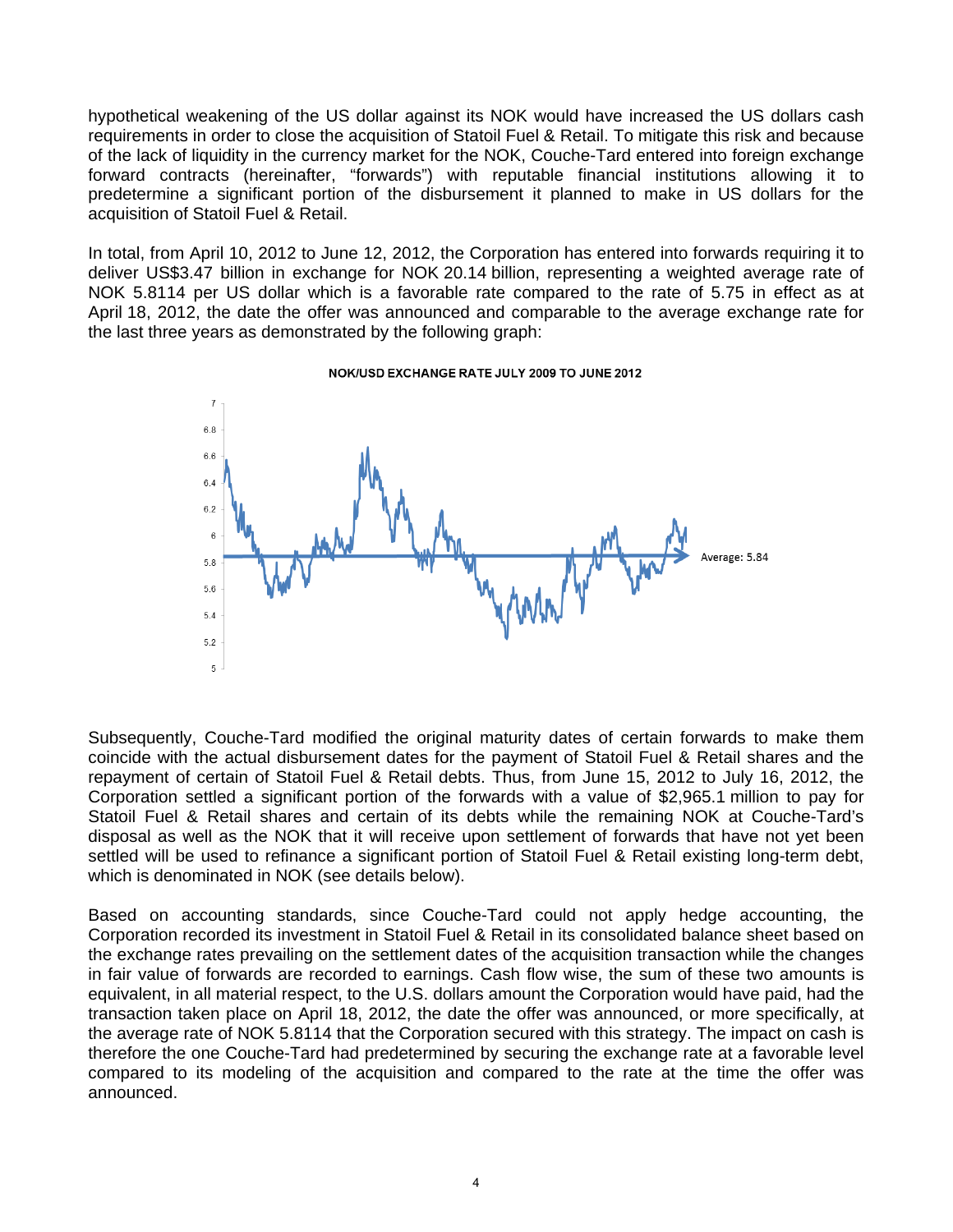During the 12-week period ended July 22, 2012, the Corporation recorded to earnings losses on forwards of \$113.5 million, of which \$112.1 million has been realized.

Subsequent to the end of the first quarter of fiscal 2013, the Corporation settled the remaining forwards that were outstanding as at July 22, 2012, recording a gain of approximately \$10.5 million.

Considering the \$17.0 million gain recorded in the fourth quarter of fiscal 2012, the \$113.5 million loss recorded in the first quarter of fiscal 2013 and the gain of approximately \$10.5 million that will be recorded in the second quarter of fiscal 2013, in total, Couche-Tard realized a net loss of approximately \$86.0 million on forwards.

## *Foreign exchange gain*

During the 12-week period ended July 22, 2012, in connection with the financing of the acquisition transaction of Statoil Fuel & Retail, Couche-Tard recorded a non-recurring foreign exchange gain of \$6.7 million due to NOK cash held by its U.S. operations in anticipation of the settlement of the acquisition transaction and repayment of debts of Statoil Fuel & Retail.

## *Statoil Fuel & Retail Debt*

## Change of control impact on Statoil Fuel & Retail's bonds

According to Statoil Fuel & Retail's bond agreements dated February 21, 2012, the bondholders had an option to require pre-payment at par plus accrued interest upon occurrence of a change of control event, for a period of two months. This condition was met on June 19, 2012, when Couche-Tard gained control of more than 50% of Statoil Fuel & Retail. In case bondholders exercised the option to require pre-payment, the settlement date of that pre-payment had to occur within 30 business days following the date when the option was exercised. The exercise period for the options to require prepayment expired on August 20, 2012.

As of August 20, 2012, options for pre-payment for bonds with a face value of NOK 1,326.5 million (approximately \$222.8 million) had been exercised under the bond agreements, leaving NOK 173.5 million (approximately \$29.1 million) not exercised. The settlements of the pre-payment options that have been exercised have occurred or should occur at various dates from August 2, 2012 to September 28, 2012 using Couche-Tard's acquisition facility, revolving unsecured operating credits and available cash.

## Change of control impact on Statoil Fuel & Retail's bank facilities

According to Statoil Fuel & Retail's bank facility agreement dated August 26, 2010, majority lenders had the right to cancel their total commitments and declare all outstanding loans, together with accrued interest, immediately due and payable upon occurrence of a change of control event. The cancellation had to be given by not less than 30 days' notice to Statoil Fuel & Retail. Majority lenders have requested to have the total commitments cancelled as of August 7, 2012. Following this notification, Couche-Tard had to repay the NOK 300.0 million (approximately \$51.4 million) then outstanding under the revolving credit facility at its maturity, on July 30, 2012 and had to repay the NOK 2,650.0 million (approximately \$444.9 million) then outstanding under the term loan at the cancellation date on August 7, 2012. No additional drawdowns can be made under Statoil Fuel & Retail's bank facility. Repayments have been made using the acquisition facility and available cash.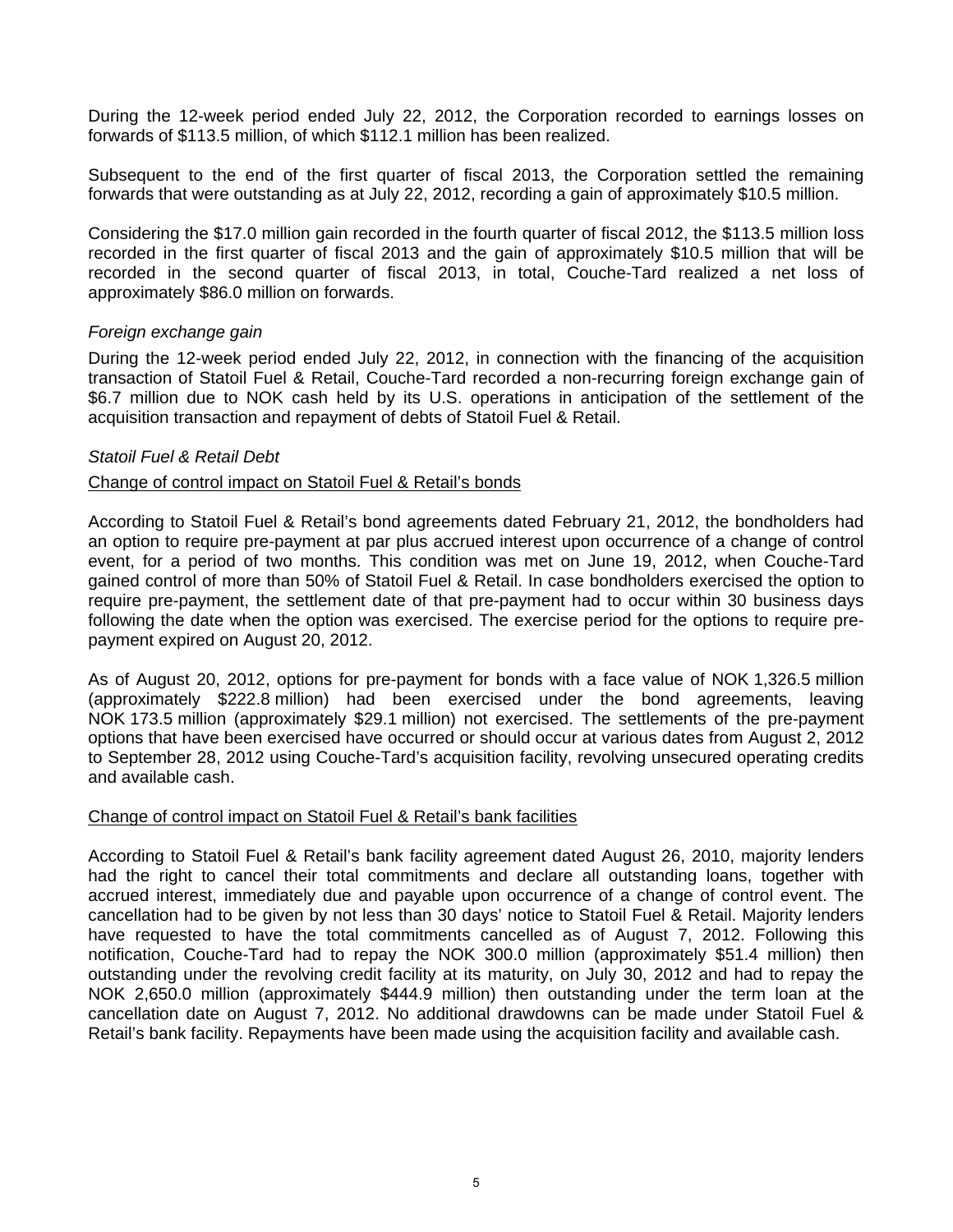## *Disposal of the liquefied petroleum gas sales ("LPG") operations*

On September 3, 2012, Couche-Tard entered into an agreement to sell Statoil Fuel & Retail's LPG operations for NOK 130 million (approximately \$22 million) before working capital adjustments. The Corporation's purchase price allocation for the acquisition of Statoil Fuel & Retail having not yet been finalized, it has not yet determined the gain or loss that was generated from this disposal. Couche-Tard expects the transaction to close in late calendar year 2012 or in early calendar year 2013. The transaction is subject to standard regulatory approvals and closing conditions.

## **Network growth**

## *June 2011 Agreement with ExxonMobil*

During the 12 week period ended July 22, 2012, under the June 2011 agreement with ExxonMobil, 16 additional road transportation fuel supply agreements were transferred to Couche-Tard by ExxonMobil and Couche-Tard integrated into its network two additional stores operated by independent operators.

## *Completed transactions*

In May 2012, Couche-Tard acquired, from Signature Austin Stores, 20 company-operated stores operating in Texas, United States. The Corporation leases the real estate for all sites.

In addition, during the first quarter of fiscal 2013, Couche-Tard acquired six additional companyoperated stores through distinct transactions.

In August 2012, subsequent to the end of the first quarter of fiscal 2013, Couche-Tard acquired, from Florida Holding LLC, 29 company-operated stores operating in Florida, United States. The Corporation owns the land and building for 23 sites while it leases these same assets for the other sites.

Internal available cash and credit facilities were used for these acquisitions.

## *Outstanding transaction*

In July 2012, subsequent to the end of the first quarter of fiscal 2013, Couche-Tard signed an agreement to acquire, from Sun Pacific Energy, 27 company-operated stores operating in Washington State, United States. Assuming the closing of the transaction which is scheduled for November 2012, Couche-Tard would own the land and building for 26 sites while it would lease these assets for the other site. The transaction is subject to standard regulatory approvals and closing conditions.

Internal available cash and credit facilities should be used for this transaction.

## *Store construction*

Couche-Tard completed the construction of nine new stores during the 12-week period ended July 22, 2012.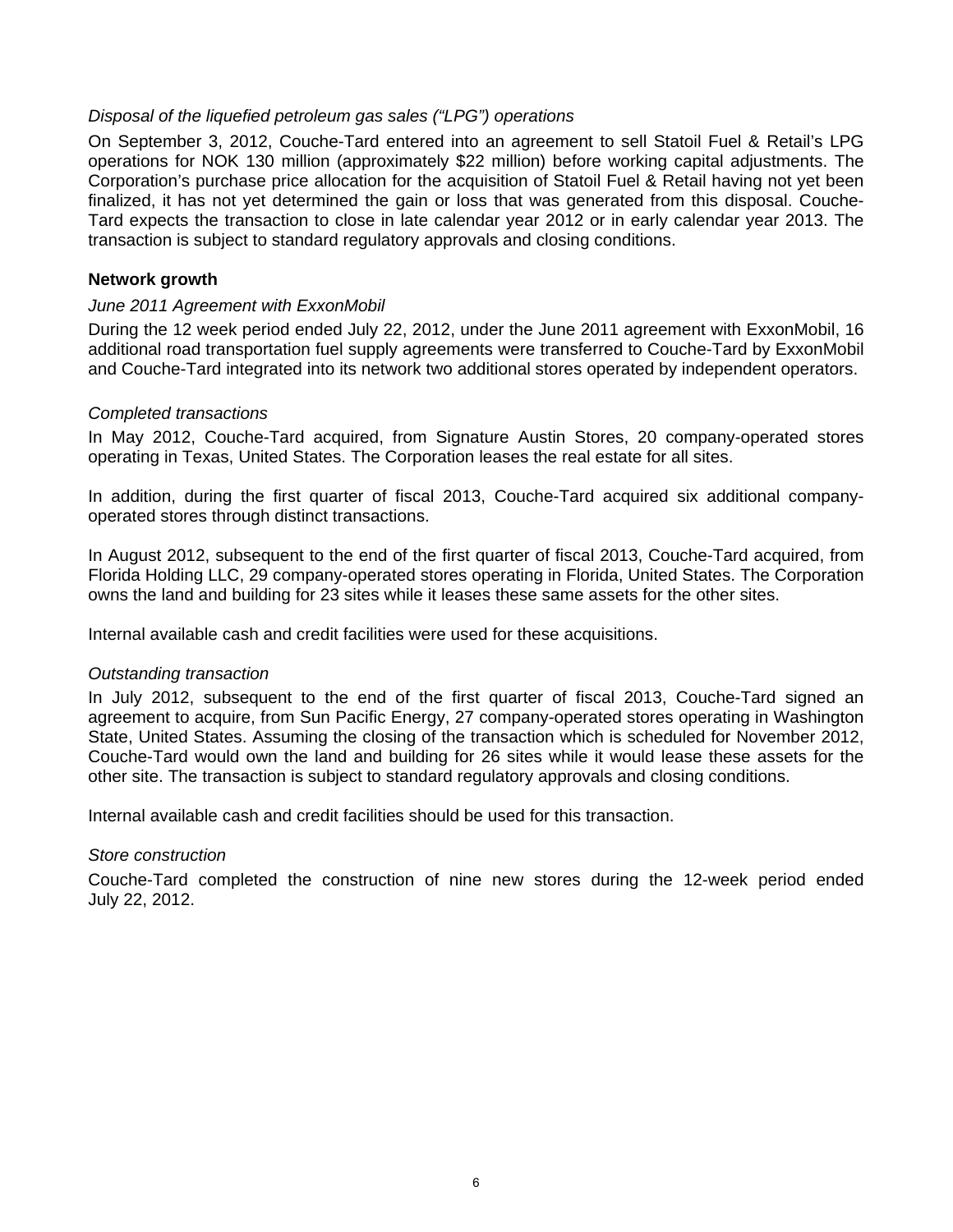## **Evolution of the store network**

The following table presents certain information regarding changes in Couche-Tard's network over the 12-week period ended July 22, 2012 $(1)$ :

| Type of site                                                                   | Company-<br>operated <sup>(2)</sup> | CODO <sup>(3)</sup>      | DODO <sup>(4)</sup> | <b>Franchised</b><br>and other<br>affiliated <sup>(5)</sup> | <b>Total</b> |
|--------------------------------------------------------------------------------|-------------------------------------|--------------------------|---------------------|-------------------------------------------------------------|--------------|
| Number of sites, beginning of period                                           | 4.539                               | 161                      | 189                 | 1.264                                                       | 6,153        |
| Acquisitions                                                                   | 1.612                               | 458                      | 280                 |                                                             | 2,350        |
| Openings / constructions / additions                                           | 10                                  | $\overline{\phantom{a}}$ | 4                   | 27                                                          | 41           |
| Closures / disposals / withdrawals                                             | (27)                                | (6)                      | (9)                 | (86)                                                        | (128)        |
| Number of sites, end of period                                                 | 6,134                               | 613                      | 464                 | 1.205                                                       | 8,416        |
| Number of automated service stations<br>included in the period end figures (6) | 912                                 |                          | 33                  |                                                             | 945          |

(1) These figures include 50% of the stores operated through RDK. Statoil Fuel & Retail ending balances are as at June 30, 2012.

(2) Sites for which the real estate is controlled by Couche-Tard (through ownership or lease agreements) and for which the stores (and/or the service-stations) are operated by Couche-Tard or one of its commission agent.

(3) Sites for which the real estate is controlled by Couche-Tard (through ownership or lease agreements) and for which the stores (and/or the service-stations) are operated by an independent operator in exchange for a rent and to which Couche-Tard supplies road transportation fuel though supply contracts.

(4) Sites controlled and operated by independent operators to which Couche-Tard supplies road transportation fuel through supply contracts.

Stores operated by an independent operator through a franchising, licensing or another similar agreement under one of the main or secondary banners. (6) These sites sell road transportation fuel only.

In addition to the stores above, under licensing agreements, about 4,000 stores are operated under the Circle K banner in nine other countries worldwide (China, Guam, Hong Kong, Indonesia, Japan, Macau, Mexico, Vietnam and United Arab Emirates), which brings to more than 12,400 the number of sites in Couche-Tard's network.

### **Share issuance**

On July 24, 2012, subsequent to the end of the first quarter of fiscal 2013, Couche-Tard entered into an agreement with a syndicate of underwriters, to sell, on a bought deal basis, 6,350,000 Class B Subordinate Voting Shares at a price of CA\$47.25 per share, for gross proceeds of approximately CA\$300.0 million. This same agreement granted the underwriters an option to acquire up to 952,500 additional Shares at a price of CA\$47.25 per share at any time within 30 days after the closing of the offering. This option was exercised by the underwriters, bringing to 7,302,500 the total number of Shares issued under this agreement.

The closing of the transaction took place on August 14, 2012 for proceeds of approximately CA\$330.0 million net of the underwriters' fee and other fees related the transaction.

The net proceeds of the issuance was mainly be used to repay a portion of Couche-Tard's revolving unsecured operating credits.

## **Dividends**

During its September 5, 2012 meeting, the Corporation's Board of Directors declared a quarterly dividend of CA\$0.075 per share for the first quarter of fiscal 2013 to shareholders on record as at September 14, 2012, payable on September 28, 2012. This is an eligible dividend within the meaning of the *Income Tax Act* of Canada.

### **Share repurchase program**

Couche-Tard has a share repurchase program which allows it to repurchase up to 2,684,420 of the 53,688,412 Class A multiple voting shares and up to 11,126,400 of the 111,264,009 Class B subordinate voting shares issued and outstanding as at October 11, 2011 (representing 5.0% of the Class A multiple voting shares issued and outstanding and 10.0% of the Class B subordinate voting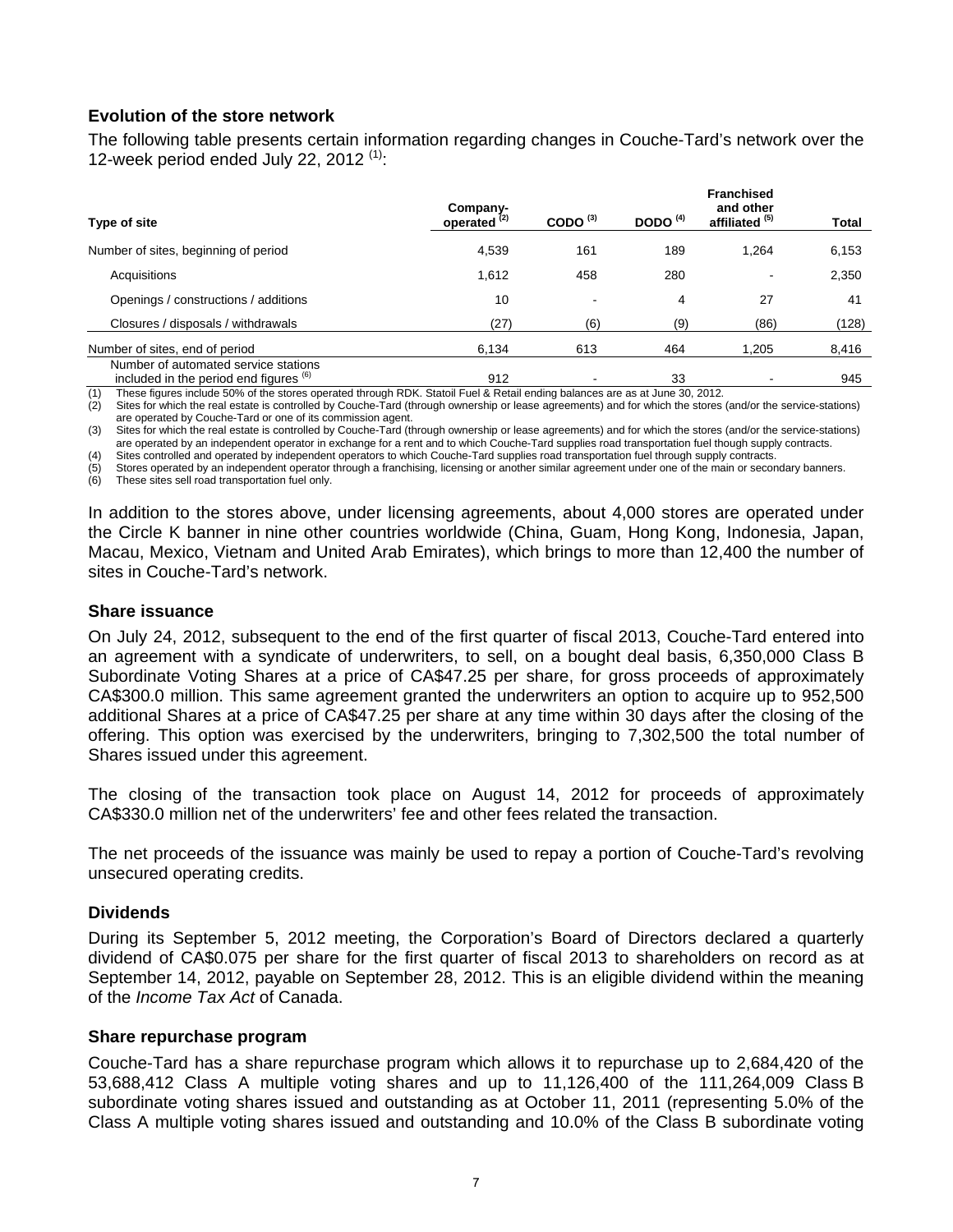shares of the public float, as at that date, respectively, as defined by applicable rules). In accordance with Toronto Stock Exchange requirements, the Corporation can repurchase a daily maximum of 1,000 Class A multiple voting shares and of 82,118 Class B subordinate voting shares. When making such repurchases, the number of Class A multiple voting shares and of Class B subordinate voting shares in circulation is reduced and the proportionate interest of all remaining shareholders in the Corporation's share capital is increased on a pro rata basis. The share repurchase period will end no later than October 24, 2012. All shares repurchased under the share repurchase program are cancelled upon repurchase. Couche-Tard has not repurchased any shares under this program during the 12-week period ended July 22, 2012.

## **Exchange Rate Data**

The Corporation uses the US dollar as its reporting currency which provides more relevant information given the predominance of its operations in the United States and its debt largely dominated in US dollars.

The following table sets forth information about exchange rates based upon closing rates expressed as US dollars per comparative currency unit:

|                                   | 12-week periods ended |               |
|-----------------------------------|-----------------------|---------------|
|                                   | July 22, 2012         | July 17, 2011 |
| Average for period <sup>(1)</sup> |                       |               |
| Canadian Dollar                   | 0.9830                | 1.0321        |
| Norwegian Krone <sup>(2)</sup>    | 0.1669                |               |
| Swedish Krone <sup>(2)</sup>      | 0.1424                |               |
| Danish Krone <sup>(2)</sup>       | 0.1687                |               |
| Zloty $(2)$                       | 0.2947                |               |
| Euro $(2)$                        | 1.2542                |               |
| Lats $(2)$                        | 0.5552                |               |
| Litas $^{(2)}$                    | 2.7526                |               |
| Ruble <sup>(2)</sup>              | 0.0303                |               |
| <b>Period end</b>                 |                       |               |
| Canadian Dollar                   | 0.9875                | 1.0479        |
| Norwegian Krone <sup>(3)</sup>    | 0.1679                |               |
| Swedish Krone <sup>(3)</sup>      | 0.1446                |               |
| Danish Krone <sup>(3)</sup>       | 0.1704                |               |
| Zloty $^{(3)}$                    | 0.3000                |               |
| Euro <sup>(3)</sup>               | 1.2668                |               |
| Lats $(3)$                        | 0.5500                |               |
| Litas $^{(3)}$                    | 2.7275                |               |
| Ruble <sup>(3)</sup>              | 0.0309                |               |

(1) Calculated by taking the average of the closing exchange rates of each day in the applicable period.

(2) Average rate for the period from June 20<sup>th</sup>, 2012 to June 30<sup>th</sup>, 2012 calculated using the average exchange rate at the close of each day for the stated period.

(3) As at June 30, 2012.

Considering Couche-Tard uses the US dollar as its reporting currency, in its consolidated financial statements and in the present document, unless indicated otherwise, results from its Canadian, European and corporate operations are translated into US dollars using the average rate for the period. Variances and explanations related to variations in the foreign exchange rate and the volatility of the Canadian dollar and European currencies which are discussed in the present document are therefore related to the translation in US dollars of its Canadian, European and corporate operations results.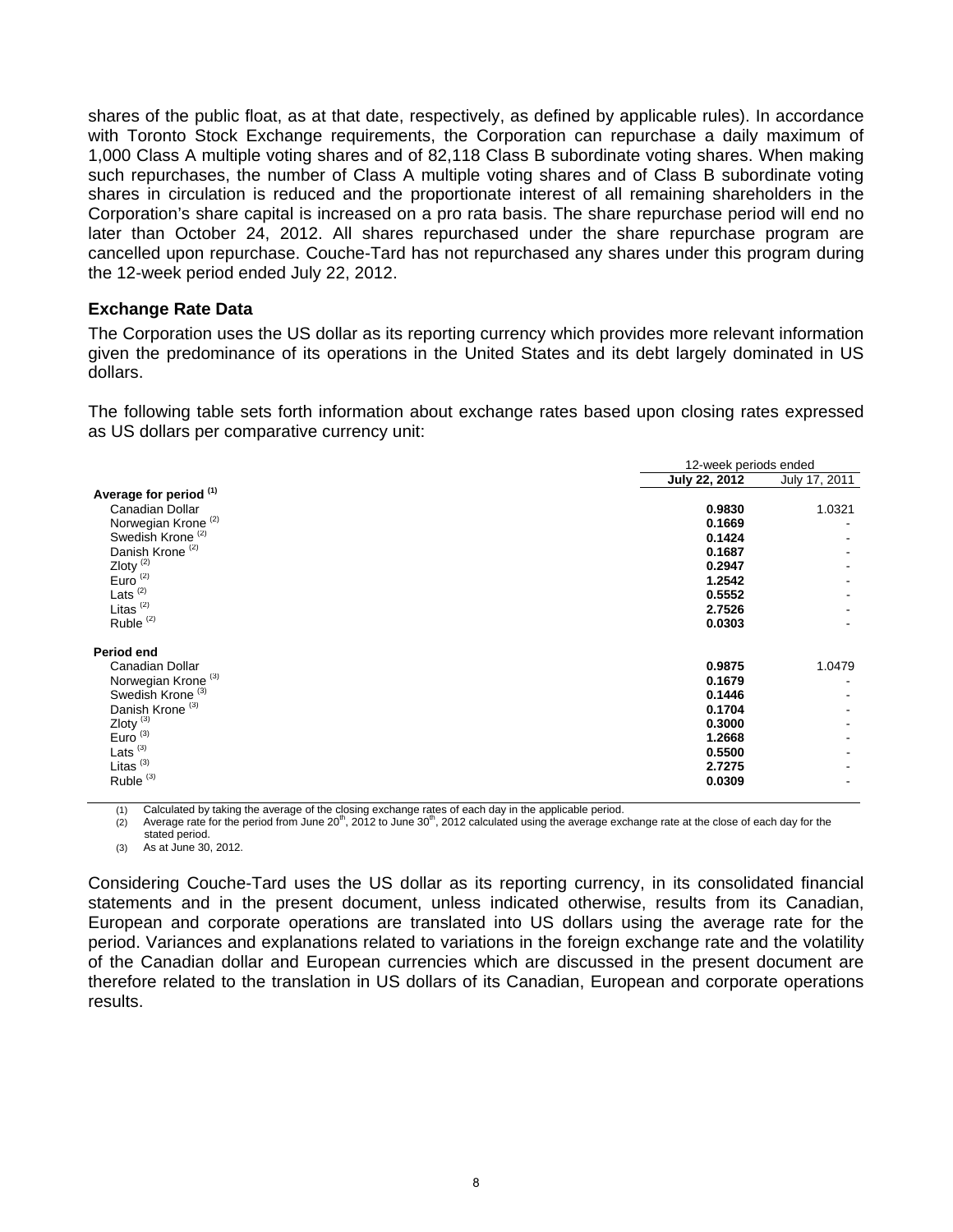## **Selected Quarterly Financial Information**

The following table highlights certain information regarding Couche-Tard's operations for the 12-week periods ended July 22, 2012 and July 17, 2011. The figures for 12-week period ended July 22, 2012 include those of Statoil Fuel & Retail for the period beginning June 20, 2012 and ending June 30, 2012 while consolidated balance sheet data include Statoil Fuel & Retail's figures as at June 30, 2012, as adjusted for the preliminary purchase price allocation.

| (In millions of US dollars, unless otherwise stated)                              | 12-week periods ended   |                |                                 |  |
|-----------------------------------------------------------------------------------|-------------------------|----------------|---------------------------------|--|
|                                                                                   | July 22, 2012           | July 17, 2011  | Variation %                     |  |
| <b>Statement of Operations Data:</b>                                              |                         |                |                                 |  |
| Merchandise and service revenues (1):                                             |                         |                |                                 |  |
| <b>United States</b>                                                              | 1,088.9                 | 1,013.3        | 7.5                             |  |
| Europe                                                                            | 32.1                    |                |                                 |  |
| Canada                                                                            | 553.5                   | 548.6          | 0.9                             |  |
| Total merchandise and service revenues                                            | 1,674.5                 | 1,561.9        | 7.2                             |  |
| Road transportation fuel revenues:                                                |                         |                |                                 |  |
| <b>United States</b>                                                              | 3,351.7                 | 2,974.2        | 12.7                            |  |
| Europe                                                                            | 221.8                   |                |                                 |  |
| Canada                                                                            | 662.8                   | 641.5          | 3.3                             |  |
| Total road transportation fuel revenues                                           | 4,236.3                 | 3,615.7        | 17.2                            |  |
| Other revenues <sup>(2)</sup> :                                                   |                         |                |                                 |  |
| <b>United States</b>                                                              | 1.5                     | 1.2            | 25.0                            |  |
| Europe                                                                            | 109.1                   |                |                                 |  |
| Canada                                                                            | 0.1                     | 0.1            | 0.0                             |  |
| Total other revenues                                                              | 110.7                   | 1.3            | 8,415.4                         |  |
| <b>Total revenues</b>                                                             | 6.021.5                 | 5,178.9        | 16.3                            |  |
| Merchandise and service gross profit (1):                                         |                         |                |                                 |  |
| <b>United States</b>                                                              | 362.9                   | 336.6          | 7.8                             |  |
| Europe                                                                            | 12.2                    |                |                                 |  |
| Canada                                                                            | 189.6                   | 186.6          | 1.6                             |  |
| Total merchandise and service gross profit                                        | 564.7                   | 523.2          | 7.9                             |  |
| Road transportation fuel gross profit:                                            |                         |                |                                 |  |
| <b>United States</b>                                                              | 220.2                   | 160.4          | 37.3                            |  |
| Europe                                                                            | 27.2                    |                |                                 |  |
| Canada                                                                            | 37.0                    | 35.5           | 4.2                             |  |
| Total road transportation fuel gross profit                                       | 284.4                   | 195.9          | 45.2                            |  |
| Other revenues gross profit (2):                                                  |                         |                |                                 |  |
| <b>United States</b>                                                              | 1.5                     | 1.2            | 25.0                            |  |
| Europe                                                                            | 8.3<br>0.1              |                |                                 |  |
| Canada                                                                            |                         | 0.1            | 0.0                             |  |
| Total other revenues gross profit                                                 | 9.9                     | 1.3            | 661.5                           |  |
| <b>Total gross profit</b>                                                         | 859.0                   | 720.4          | 19.2                            |  |
| Operating, selling, administrative and general expenses                           | 549.1                   | 488.2          | 12.5                            |  |
| Depreciation and amortization of property and equipment and other assets          | 66.1                    | 49.5           | 33.5                            |  |
| <b>Operating income</b>                                                           | 243.8                   | 182.7          | 33.4                            |  |
| Net earnings                                                                      | 102.9                   | 139.5          | (26.2)                          |  |
| <b>Other Operating Data:</b>                                                      |                         |                |                                 |  |
| Merchandise and service gross margin (1):                                         |                         |                |                                 |  |
| Consolidated                                                                      | 33.7%                   | 33.5%          | 0.2                             |  |
| <b>United States</b>                                                              | 33.3%                   | 33.2%          | 0.1<br>$\overline{\phantom{a}}$ |  |
| Europe                                                                            | 38.0%<br>34.3%          | 34.0%          | 0.3                             |  |
| Canada<br>Growth of (decrease in) same-store merchandise revenues (3) (4).        |                         |                |                                 |  |
| <b>United States</b>                                                              | 2.8%                    | 1.5%           |                                 |  |
| Canada                                                                            | 5.0%                    | (0.2%          |                                 |  |
| Road transportation fuel gross margin :                                           |                         |                |                                 |  |
| United States (cents per gallon) <sup>(4)</sup>                                   | 23.20                   | 19.95          | 16.3                            |  |
| Europe (cents per litre) <sup>(5)</sup>                                           | 11.22                   |                |                                 |  |
| Canada (CA cents per litre) <sup>(4)</sup>                                        | 5.61                    | 5.53           | 1.4                             |  |
| Volume of road transportation fuel sold (5):                                      |                         |                |                                 |  |
| United States (millions of gallons)                                               | 968.2                   | 814.1          | 18.9                            |  |
| Europe (millions of litres)                                                       | 242.4                   |                |                                 |  |
| Canada (millions of litres)                                                       | 672.5                   | 622.9          | 8.0                             |  |
| Growth of (decrease in) same-store road transportation fuel volume (4):           |                         |                |                                 |  |
| <b>United States</b>                                                              | 1.1%                    | $(1.6\%)$      |                                 |  |
| Canada                                                                            | 2.2%                    | (0.9%          |                                 |  |
| Per Share Data:                                                                   |                         |                |                                 |  |
| Basic net earnings per share (dollars per share)                                  | 0.57                    | 0.76           |                                 |  |
| Diluted net earnings per share (dollars per share)                                | 0.57                    | 0.75           |                                 |  |
|                                                                                   |                         |                |                                 |  |
|                                                                                   | July 22, 2012           | April 29, 2012 | Variation \$                    |  |
| <b>Balance Sheet Data:</b>                                                        |                         |                |                                 |  |
| <b>Total assets</b>                                                               | 10,349.9                | 4,453.2        | 5,896.7                         |  |
| Interest-bearing debt                                                             | 4,231.6                 | 665.2          | 3,566.4                         |  |
| Shareholders' equity                                                              | 2,288.5                 | 2,174.6        | 113.9                           |  |
| <b>Indebtedness Ratios:</b><br>Net interest-bearing debt/total capitalization (6) | 0.62:1                  | 0.14:1         |                                 |  |
| Net interest-bearing debt/EBITDA <sup>(7)</sup>                                   | $2.61:1^{(8)}$          | 0.43:1         |                                 |  |
| Adjusted net interest bearing debt/EBITDAR <sup>(9)</sup>                         | $3.58:1^{(8)}$          | 2.10:1         |                                 |  |
| Returns:                                                                          |                         |                |                                 |  |
| Return on equity (10)                                                             | $27.5\%$ <sup>(8)</sup> | 22.0%          |                                 |  |
| Return on capital employed (11)                                                   | $12.6\%$ <sup>(8)</sup> | 19.0%          |                                 |  |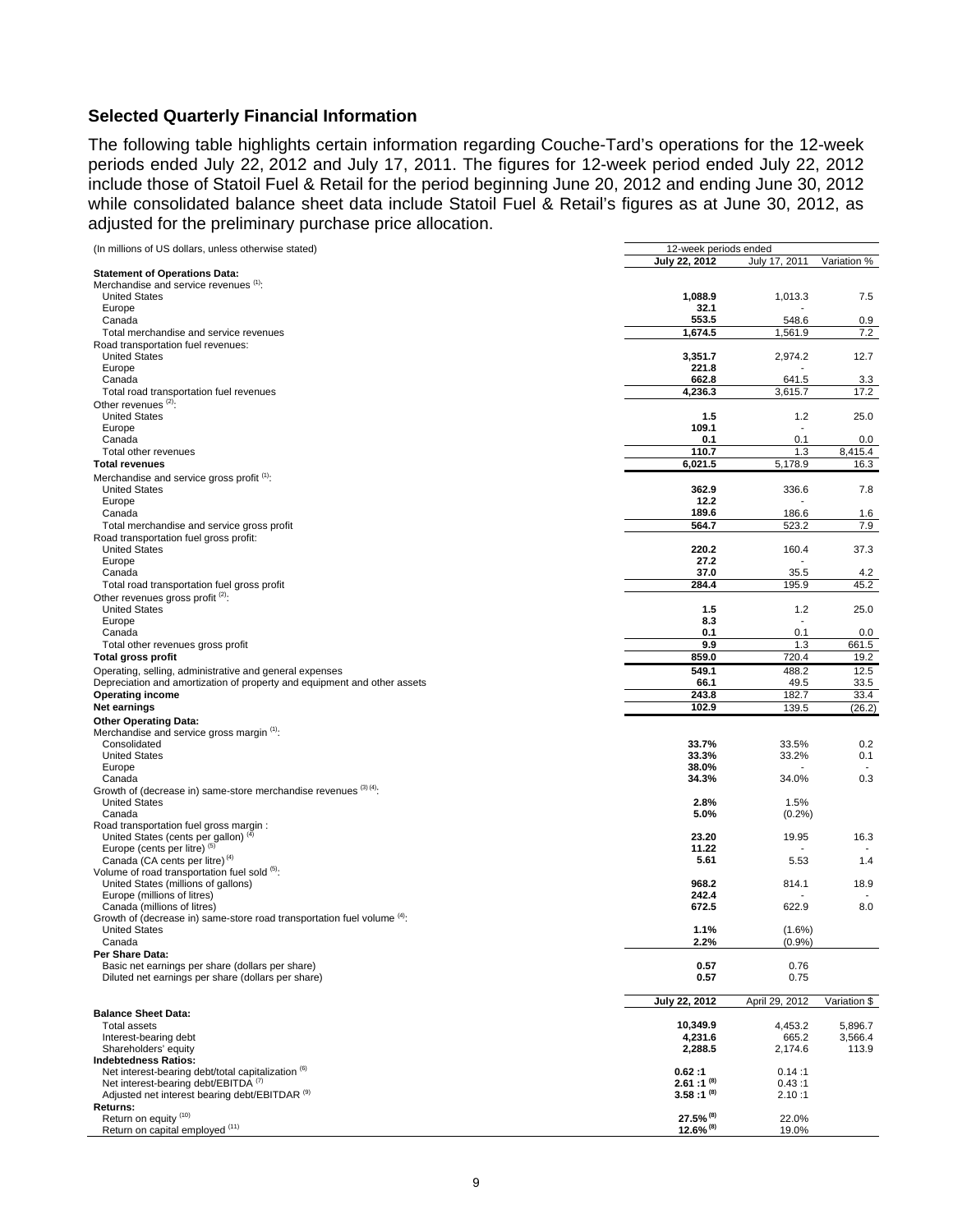- (1) Includes other revenues derived from franchise fees, royalties and rebates on some purchases by franchisees and licensees.<br>(2) Includes revenues from rental of assets, from sale of aviation fuel, marine fuel, liquefied
- (2) Includes revenues from rental of assets, from sale of aviation fuel, marine fuel, liquefied petroleum gas ("LPG"), heating oil, kerosene, lubricants and chemicals<br>(3) Does not include services and other revenues (as de
- (3) Does not include services and other revenues (as described in footnote 1 above). Growth in Canada is calculated based on Canadian dollars.
- (4) For company-operated stores only.<br>(5) Total road transportation fuel. Total road transportation fuel.
- (6) This ratio is presented for information purposes only and represents a measure of financial condition used especially in financial circles. It represents the following calculation: long-term interestbearing debt, net of cash and cash equivalents and temporary investments divided by the addition of shareholders' equity and long-term debt, net of cash and cash equivalents and temporary
- investments. It does not have a standardized meaning prescribed by IFRS and therefore may not be comparable to similar measures presented by other public corporations.<br>(7) This ratio is presented for information purposes o bearing debt, net of cash and cash equivalents and temporary investments divided by EBITDA (Earnings Before Interest, Tax, Depreciation and Amortization). It does not have a standardized
- meaning prescribed by IFRS and therefore may not be comparable to similar measures presented by other public corporations.<br>(8) This ratio is presented on a pro forma basis. It includes Couche-Tard's results for the first q year ended April 29, 2012 as well as Statoil Fuel & Retail's results for the 12-month period ended June 30, 2012. Statoil Fuel & Retail balance sheet data has been adjusted to make their presentation<br>in line with Couche-Ta make their presentation in line with Couche-Tard's policies. However, because the purchase price allocation associated with the acquisition of Statoil Fuel and Retail has not been finalized, no other<br>adjustment has been ma
- adjustment has been made to Statoil Fuel & Retail's earnings.<br>(9) This ratio is presented for information purposes only and represents a measure of financial condition used especially in financial circles. It represents th bearing debt plus the product of eight times rent expense, net of cash and cash equivalents and temporary investments divided by EBITDAR (Earnings Before Interest, Tax, Depreciation, Amortization<br>and Rent expense). It does
- 10) This ratio is presented for information purposes only and represents a measure of performance used especially in financial circles. It represents the following calculation: net earnings divided by exerage equity for th corporations.
- (11) This ratio is presented for information purposes only and represents a measure of performance used especially in financial circles. It represents the following calculation: earnings before income taxes and interests d and interests divided by average capital employed for the corresponding period. Capital employed represents total assets less short-term liabilities not bearing interests. It does not have a standardized meaning prescribed by IFRS and therefore may not be comparable to similar measures presented by other public corporations.

### **Operating Results**

**Revenues** reached \$6.0 billion in the first quarter of fiscal 2013, up \$842.6 million, an increase of 16.3%, mainly attributable to acquisitions and to the growth of same-store merchandise sales and road transportation fuel volume in the United States and Canada. These items contributing to the growth in revenues were partially offset by the decrease in road transportation fuel sales due to lower average retail prices at the pump as well as by the weaker Canadian dollar.

More specifically, the growth of **merchandise and service revenues** for the first quarter of fiscal 2013 was \$112.6 million or 7.2%, of which approximately \$83.0 million was generated by acquisitions. As for internal growth, same-store merchandise revenues increased by 2.8% in the United States and 5.0% in Canada. For the Canadian and U.S. markets, the variance in same-store merchandise sales is attributable to Couche-Tard's merchandising strategies, to the economic conditions in each of its markets as well as to the investments it made to enhance service and the offering of products in its stores. More specifically, in the U.S., for the cigarettes category, the changes made to the supply terms of the industry and to Couche-Tard's pricing strategies as well as the competitive environment had an unfavorable impact on Couche-Tard's sales for that product category because of their deflationary impact and also because, to a certain extent, Couche-Tard favored margin protection to the detriment of sales volume. Thus, Couche-Tard estimates that excluding tobacco products sales, its same-store merchandise sales in the United States increased by 6.6%. On an ongoing basis, the Corporation evaluates its options and the strategies available in order to maximize the marginal contribution of tobacco products. As for the weaker Canadian dollar, it had an unfavourable impact of approximately \$26.0 million on merchandise and service revenues of the first quarter of fiscal 2013.

**Road transportation fuel revenues** increased by \$620.6 million or 17.2% in the first quarter of fiscal 2013, of which approximately \$733.0 million stems from acquisitions. Growth in same-store road transportation fuel volume in the United States was 1.1% while in Canada, it was 2.2%.

The lower average retail price of road transportation fuel generated a decrease in revenues of approximately \$141.0 million as shown in the following table, starting with the second quarter of fiscal year ended April 24, 2011:

| Quarter                               | <sub>י</sub> ה | rdی    | 4 <sup>th</sup> | 4 St   | Weighted<br>average |
|---------------------------------------|----------------|--------|-----------------|--------|---------------------|
| 53-week period ended July 22, 2012    |                |        |                 |        |                     |
| United States (US dollars per gallon) | 3.50           | 3.32   | 3.74            | 3.50   | 3.50                |
| Canada (CA cents per litre)           | 112.90         | 109.88 | 117.05          | 112.62 | 112.93              |
| 52-week period ended July 17, 2011    |                |        |                 |        |                     |
| United States (US dollars per gallon) | 2.67           | 2.89   | 3.44            | 3.67   | 3.15                |
| Canada (CA cents per litre)           | 90.47          | 97.76  | 108.53          | 114.08 | 102.30              |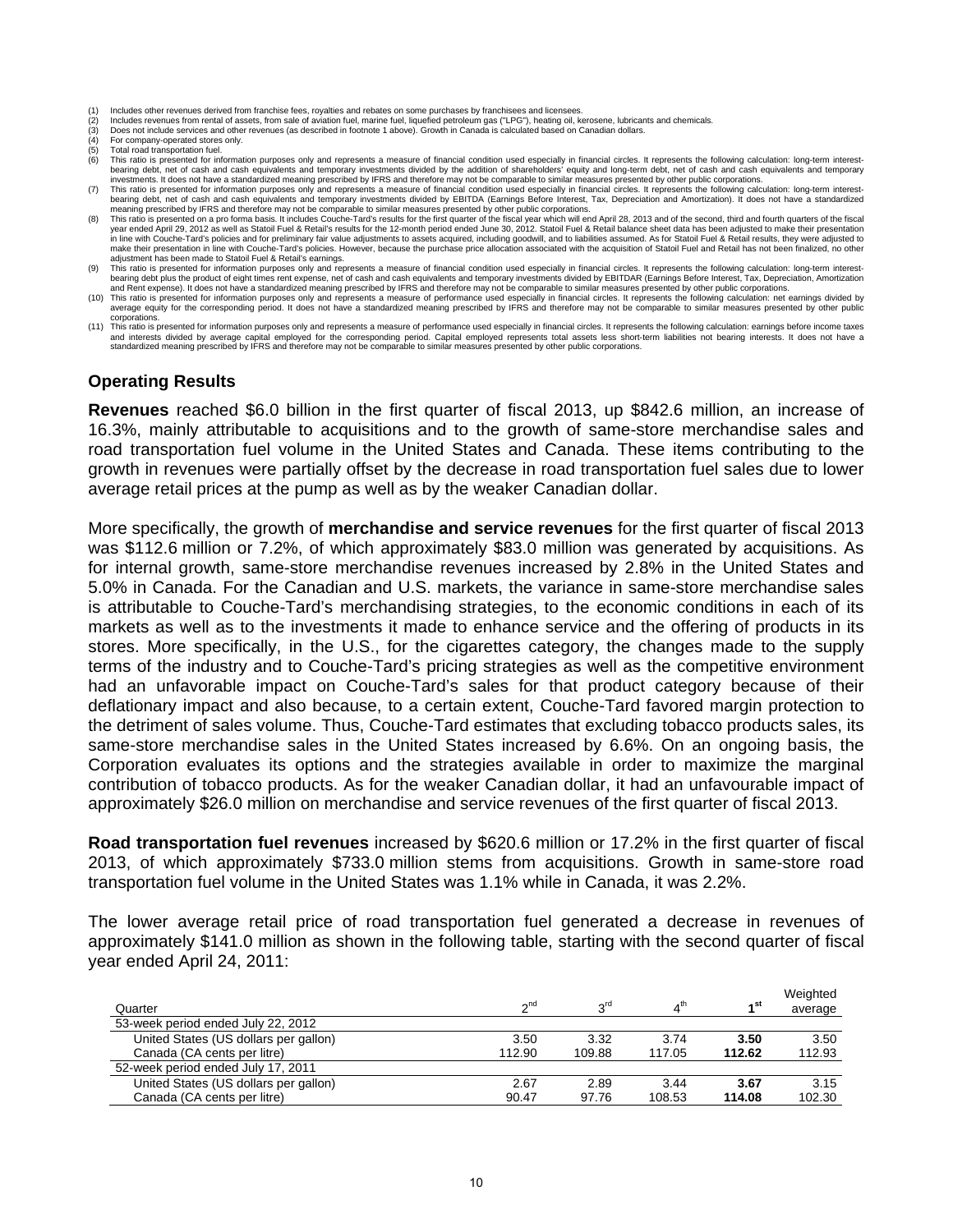As for the weaker Canadian dollar, it had an unfavourable impact of approximately \$30.5 million on road transportation fuel sales of the first quarter of fiscal 2013.

Other revenues showed an increase of \$109.4 million for the first quarter of fiscal 2013, entirely attributable to acquisitions. Other revenues include revenues from rental of assets, from sale of jet fuel, marine fuel, liquefied petroleum gas ("LPG"), heating oil, kerosene, lubricants and chemicals.

The consolidated **merchandise and service gross margin** grew by \$41.5 million or 7.9% in the first quarter of fiscal 2013. In the United States, the gross margin is up 0.1% to 33.3% while in Canada, it grew by 0.3% to 34.3%. This performance reflects changes in the product-mix, the improvements Couche-Tard brought to its supply terms as well as its merchandising strategy in line with market competitiveness and economic conditions within each market. In Europe, the margin was 38.0%, which is in line with the Corporation's expectations and historical margins recorded by Statoil Fuel & Retail at this time of the year. The higher merchandise and service gross margin as a percentage of sales in Europe reflects a price structure and a product mix that are different from those in North America.

In the first quarter of fiscal 2013, the **road transportation fuel gross margin** for Couche-Tard's company-operated stores in the United States increased by 3.25¢ per gallon, from 19.95¢ per gallon last year to 23.20¢ per gallon this year. In Canada, the gross margin also increased to CA5.61¢ per litre compared with CA5.53¢ per litre for the first quarter of fiscal 2012. The road transportation fuel gross margin of Couche-Tard's company-operated stores in the United States as well as the impact of expenses related to electronic payment modes for the last eight quarters, starting with the second quarter of fiscal year ended April 24, 2011, were as follows:

| Quarter                                                          | 2 <sup>nd</sup> | 3 <sup>rd</sup> | $4^{\text{th}}$ | 4 st  | Weighted<br>average |
|------------------------------------------------------------------|-----------------|-----------------|-----------------|-------|---------------------|
| 53-week period ended July 22, 2012                               |                 |                 |                 |       |                     |
| Before deduction of expenses related to electronic payment modes | 17.04           | 14.84           | 16.98           | 23.20 | 17.83               |
| Expenses related to electronic payment modes                     | 5.20            | 4.74            | 5.06            | 4.97  | 4.97                |
| After deduction of expenses related to electronic payment modes  | 11.84           | 10.10           | 11.92           | 18.23 | 12.86               |
| 52-week period ended July 17, 2011                               |                 |                 |                 |       |                     |
| Before deduction of expenses related to electronic payment modes | 16.84           | 13.12           | 14.06           | 19.95 | 15.80               |
| Expenses related to electronic payment modes                     | 4.16            | 4.36            | 4.93            | 5.29  | 4.66                |
| After deduction of expenses related to electronic payment modes  | 12.68           | 8.76            | 9.13            | 14.66 | 11.14               |

The total road transportation fuel margin in Europe stood at  $11.22¢$  per litre, before deduction of expenses related to electronic payment modes, which is slightly higher than Couche-Tard's expectations and historical margins recorded by Statoil Fuel & Retail. As an indication, during its last three fiscal years, Statoil Fuel & Retail recorded gross margin varying from approximately 9.28¢ per litre to 10.11¢ per litre.

For the first quarter of fiscal 2013, **operating, selling, administrative and general expenses** rose by 12.5% compared with the first quarter of fiscal 2012, but increased by only 3.2%, if certain items are excluded, as demonstrated by the following table:

|                                                            | 12-week period ended<br>July 22, 2012 |
|------------------------------------------------------------|---------------------------------------|
| Total variance as reported                                 | 12.5%                                 |
| Subtract:                                                  |                                       |
| Increase from incremental expenses related to acquisitions | 11.0%                                 |
| Decrease from the weakening of the Canadian dollar         | $(1.5\%)$                             |
| Acquisition costs recognized to earnings of fiscal 2013    | 0.3%                                  |
| Decrease from lower electronic payment fees                | $(0.3\%)$                             |
| Negative goodwill recognized to earnings of fiscal 2013    | (0.2%                                 |
| <b>Remaining variance</b>                                  | 3.2%                                  |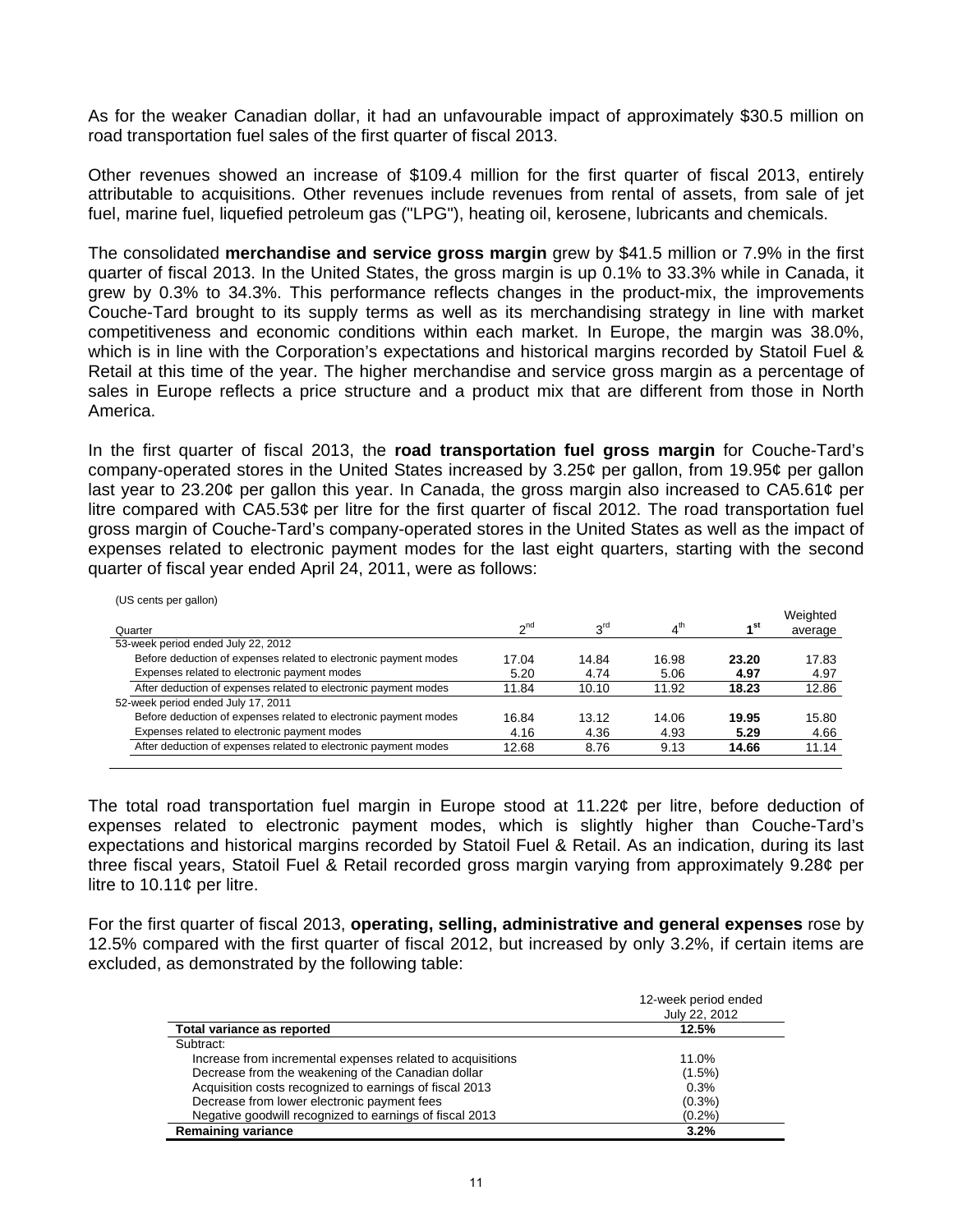The decrease in electronic payment fees stems mainly from the drop in the average retail price of road transportation fuel. The remaining variance is mainly due to the additional expenses necessary to support growth in same-store merchandise sales as well as to the normal increase in costs due to inflation.

During the first quarter of fiscal 2013, **EBITDA** increased by 32.3% compared to the corresponding period of the previous fiscal year, reaching \$315.1 million. Net of acquisition costs recorded to earnings, acquisitions contributed \$55.0 million to EBITDA, while the exchange rate variation had a negative impact of approximately \$3.0 million.

It should be noted that EBITDA is not a performance measure defined by IFRS, but Couche-Tard, as well as investors and analysts, use this measure to evaluate the Corporation's financial and operating performance. Note that Couche-Tard's definition of this measure may differ from the one used by other public corporations:

| (in millions of US dollars)                                              | 12-week periods ended |               |  |
|--------------------------------------------------------------------------|-----------------------|---------------|--|
|                                                                          | July 22, 2012         | July 17, 2011 |  |
| Net earnings, as reported                                                | 102.9                 | 139.5         |  |
| Add:                                                                     |                       |               |  |
| Income taxes                                                             | 24.4                  | 46.0          |  |
| Net financial expenses                                                   | 121.7                 | 3.2           |  |
| Depreciation and amortization of property and equipment and other assets | 66.1                  | 49.5          |  |
| <b>EBITDA</b>                                                            | 315.1                 | 238.2         |  |

For the first quarter of fiscal 2013, **depreciation expense** increased due to the investments made through acquisitions, replacement of equipment, addition of new stores and ongoing improvement of Couche-Tard's network.

For the first quarter of fiscal 2013, the Corporation recorded **net financial expenses** of \$121.7 million compared to \$3.2 million for the first quarter of fiscal 2012. Excluding the \$113.5 million non-recurring loss on forwards as well as the \$6.7 million foreign exchange rate gain recorded on its NOK cash held by its U.S. operations, the first quarter of fiscal 2013 posted net financial expenses of \$14.9 million, up \$11.7 million compared to the first quarter of fiscal 2012. The increase is mainly attributable to the additional debt required to finance the acquisition of Statoil Fuel & Retail as well as to financial expenses related to the debt assumed upon the acquisition of the latter.

The **income tax rate** for the first quarter of fiscal 2013 is 19.2% compared to a rate of 24.8% for the corresponding quarter of the previous fiscal year. This decrease in the rate is attributable to differences in regard to the tax deductibility of a portion of the interests on the U.S. dollar denominated debt, offset in part by Statoil Fuel & Retail's higher income tax rate.

Couche-Tard closed the first quarter of fiscal 2013 with **net earnings** of \$102.9 million, compared to \$139.5 million the previous fiscal year, a decrease of \$36.6 million or 26.2%. Diluted net earnings per share stood at \$0.57 compared to \$0.75 the previous year, a decrease of 24.0%. Notwithstanding the loss on forwards and to the foreign exchange gain on the NOK cash held by Couche-Tard's U.S. operations, the exchange rate variation had a negative impact of approximately \$2.5 million on net earnings of the first quarter of fiscal 2013.

Excluding from net earnings of the first quarter of fiscal 2013 the non-recurring loss on forwards, the foreign exchange gain recorded on the NOK cash held by Couche-Tard's U.S. operations as well as acquisition costs, net earnings would have stood at approximately \$173.0 million, up \$33.3 million or 23.8%, while diluted earnings per share would have stood at approximately \$0.95, an increase of 26.7%.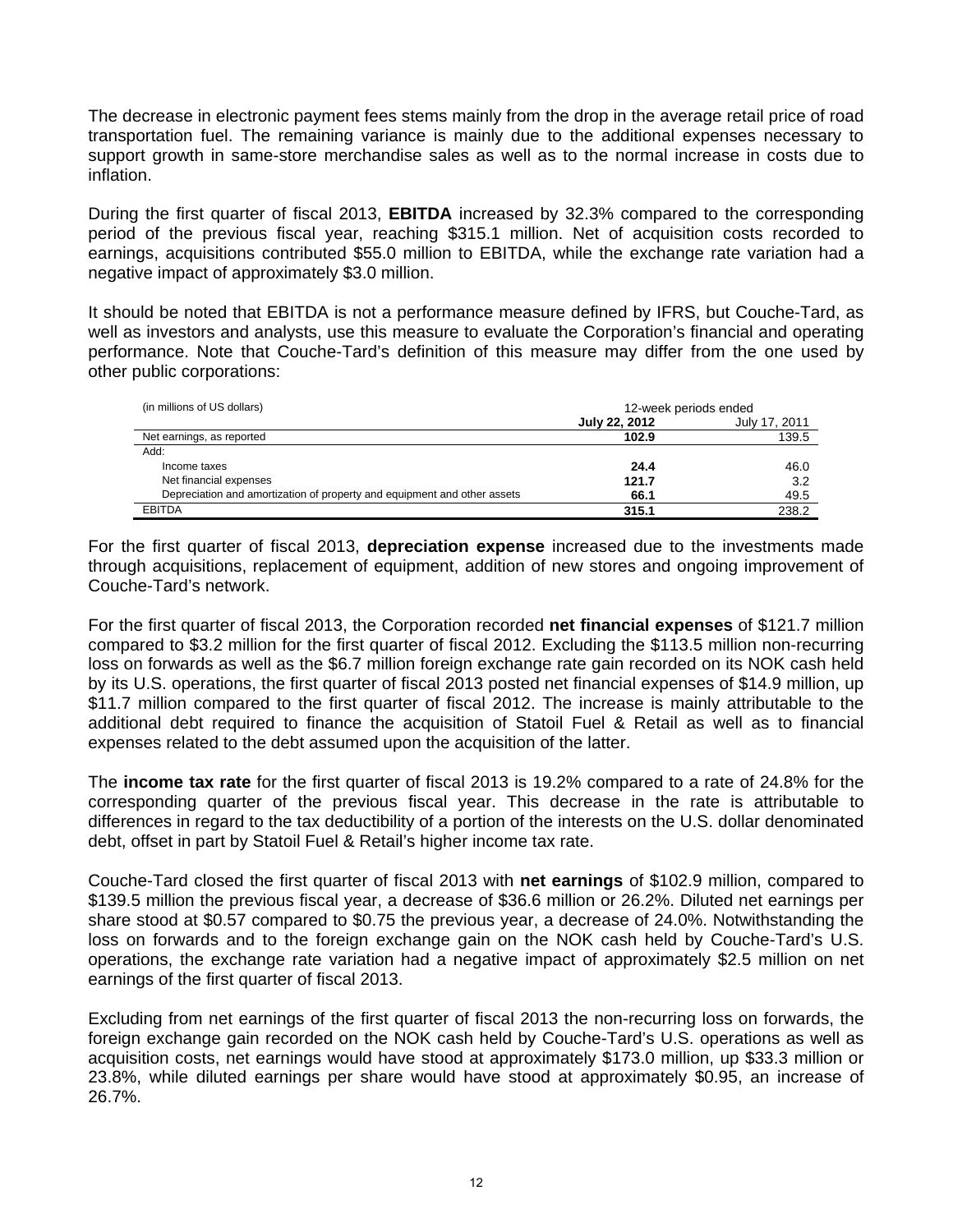## **Liquidity and Capital Resources**

Couche-Tard's sources of liquidity remain unchanged compared with the fiscal year ended April 29, 2012 except for Statoil Fuel & Retail's bank overdraft facilities described hereunder. For further information, please refer to the Corporation's 2012 Annual Report.

With respect to the capital expenditures and acquisitions the Corporation carried out in the first quarter of fiscal 2013, they were financed using its available cash. Couche-Tard expects that cash generated from operations together with borrowings available under its revolving unsecured credit facilities and its acquisition facility will be adequate to meet its liquidity needs in the foreseeable future.

As at July 22, 2012, \$576.0 million of the Couche-Tard's revolving unsecured operating credits had been used. As at the same date, the weighted average effective interest rate was 0.82% and standby letters of credit in the amount of CA\$1.6 million and \$28.6 million were outstanding.

As at July 22, 2012, \$913.8 million were available under Couche-Tard's revolving unsecured operating credits and the Corporation was in compliance with the restrictive covenants and ratios imposed by the credit agreements. Thus, at the same date, Couche-Tard had access to more than \$1.4 billion through its available cash and revolving unsecured operating credits. Subsequent to the end of the first quarter of fiscal 2013, the Corporation repaid \$305.0 million of its revolving unsecured operating credits with the net proceeds from the share issuance while it borrowed an additional \$109.5 million to repay certain bonds of Statoil Fuel & Retail for which the bondholders exercised their pre-payment option.

As at July 22, 2012, \$2,674.0 million of Couche-Tard's acquisition facility had been used and the weighted average effective interest rate was 2.50% (effective rate of 2.63% on the net book value of \$2,664.4 million). At the same date, \$526.0 million were available under the acquisition facility and the Corporation was in compliance with the restrictive covenants and ratios imposed by the credit agreement. Amounts available under the acquisition facility are available exclusively to fund, directly or indirectly, transactions costs related to the acquisition of Statoil Fuel & Retail and the repayment of any indebtedness of Statoil Fuel & Retail and its subsidiaries. Subsequent to the end of the first quarter of fiscal 2013, the Corporation borrowed an additional amount of \$526.0 million under its acquisition facility in order to repay certain debts of Statoil Fuel & Retail for which the lenders and bondholders exercised their pre-payment option. Thus, the entire borrowings available under the acquisition facility have been used.

Through the acquisition of Statoil Fuel & Retail, the Corporation has access to bank overdraft facilities totaling approximately \$493.0 million. As of June 30, 2012, approximately \$164.0 million of the overdraft bank facilities had been used and the weighted average effective interest rate was 1.59%.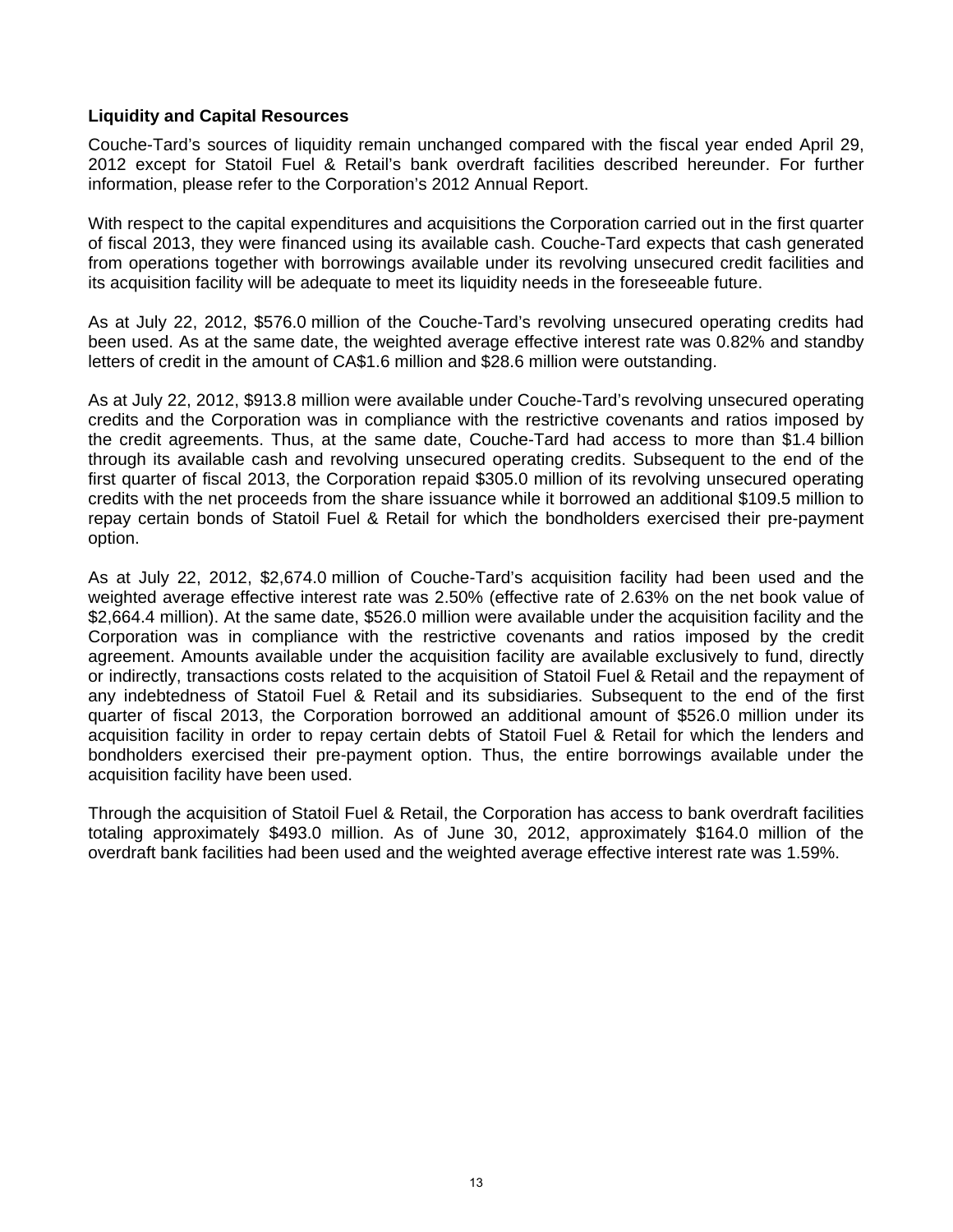## **Selected Consolidated Cash Flow Information**

| (In millions of US dollars)                                                                                             | 12-week periods ended |               |                  |  |  |
|-------------------------------------------------------------------------------------------------------------------------|-----------------------|---------------|------------------|--|--|
|                                                                                                                         | July 22, 2012         | July 17, 2011 | Variation \$     |  |  |
| <b>Operating activities</b>                                                                                             |                       |               |                  |  |  |
| Net cash provided by operating activities                                                                               | 108.2                 | 224.9         | (116.7)          |  |  |
| <b>Investing activities</b>                                                                                             |                       |               |                  |  |  |
| <b>Business acquisitions</b>                                                                                            | (2, 447.6)            | (14.4)        | (2,433.2)        |  |  |
| Net settlement of foreign exchange forward contracts                                                                    | (95.9)                |               | (95.9)           |  |  |
| Purchase of property and equipment and other assets, net of<br>proceeds from the disposal of property and equipment and |                       |               |                  |  |  |
| other assets                                                                                                            | (43.8)                | (20.5)        | (23.3)           |  |  |
| Other                                                                                                                   | (7.2)                 | (9.4)         | $2.2\phantom{0}$ |  |  |
| Net cash used in investing activities                                                                                   | (2,594.5)             | (44.3)        | (2,550.2)        |  |  |
| <b>Financing activities</b>                                                                                             |                       |               |                  |  |  |
| Borrowings under the acquisition facility, net of financing costs                                                       | 2,664.3               |               | 2,664.3          |  |  |
| Net decrease in other debt                                                                                              | (121.8)               | (0.9)         | (120.9)          |  |  |
| Issuance of shares                                                                                                      |                       | 1.6           | (1.6)            |  |  |
| Net cash from financing activities                                                                                      | 2,542.5               | 0.7           | 2,541.8          |  |  |
| <b>Company credit rating</b>                                                                                            |                       |               |                  |  |  |
| Standard and Poor's                                                                                                     | BBB-                  | BBB-          |                  |  |  |

### **Operating activities**

During the first quarter of fiscal 2013, net cash from the operation of Couche-Tard's stores reached \$108.2 million, down \$116.7 million compared to the first quarter of fiscal year 2012. This decrease is mainly attributable to payments of some of Statoil Fuel & Retail's accounts payable that existed at the acquisition date of the latter. This temporary situation is expected to reverse in the upcoming quarters as the Corporation collects Statoil Fuel & Retail's accounts receivable that existed at the acquisition date of the latter.

Excluding Statoil Fuel & Retail's changes in non-cash working capital, net cash from the operation of Couche-Tard's stores reached \$246.3 million, up \$21.4 million compared to the first quarter of fiscal year 2012 mainly due to a more favourable change in working capital and to higher net earnings, once adjusted for non-cash items and items related to the financing of Statoil Fuel & Retail but that affected net earnings, including the non-recurring loss on forwards as well as the foreign exchange gain on the NOK cash held by the Corporation's U.S. operations.

### **Investing activities**

During the first quarter of fiscal 2013, investing activities were primarily for the acquisition of Statoil Fuel & Retail for a net amount of \$2,423.0 million and to the acquisition of 26 company-operated stores and two stores operated by independent operators (including related road transportation fuel supply agreements) for an amount of \$24.6 million. Net investment for capital expenditures and other assets amounted to \$43.8 million. The capital investments were primarily for the replacement of equipment in some of the Corporation's stores to enhance its offering of products and services, the addition of new stores as well as the ongoing improvement of Couche-Tard's network.

## **Financing activities**

During the first quarter of fiscal 2013, the Corporation borrowed \$2,664.3 million under its acquisition facility to finance the acquisition of Statoil Fuel & Retail while the net decrease in its revolving unsecured operating credits and other borrowings amounted to \$121.8 million.

## **Financial Position as at July 22, 2012**

As shown by the Corporation's indebtedness ratios included in the "Quarterly Financial Information" section and the net cash provided by operating activities, Couche-Tard's financial position is excellent.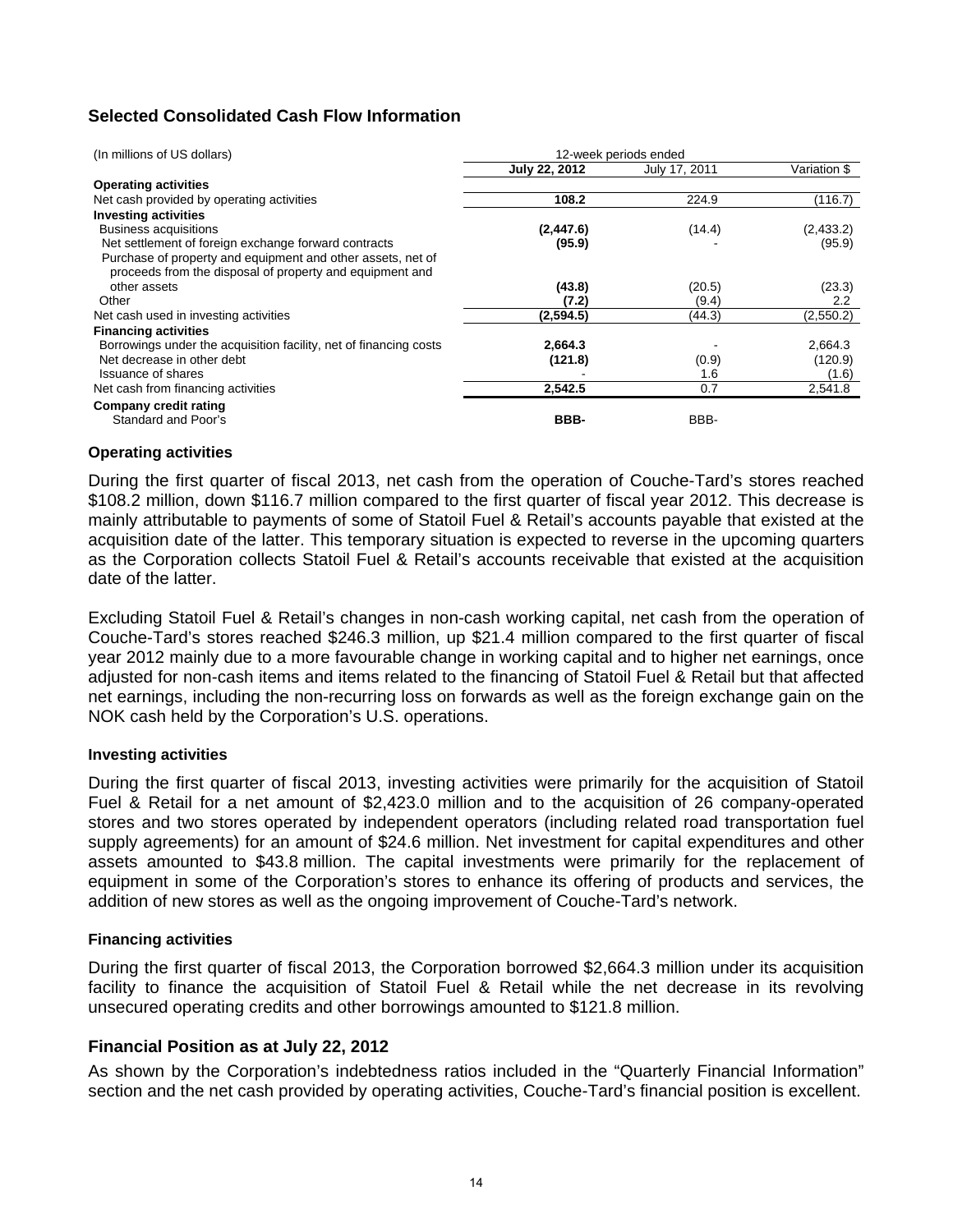Total consolidated assets amounted to \$10.3 billion as at July 22, 2012, an increase of \$5.9 billion over the balance as at April 29, 2012. This increase is primarily attributable to the acquisition of Statoil Fuel & Retail.

For the 53-week period ended July 22, 2012, the Corporation recorded a return on capital employed of  $12.6\%$ <sup>1</sup>.

Shareholders' equity amounted to \$2.3 billion as at July 22, 2012, up \$113.9 million compared to April 29, 2012, mainly reflecting net earnings of the first quarter of fiscal 2013 and the increase in accumulated other comprehensive income following the weakening of the US dollar against the functional currencies of the Canadian and European operations as at the balance sheet date, partially offset by dividends declared. For the 53-week period ended July 22, 2012, the Corporation recorded a return on equity of 27.5% $2^2$ .

### **Selected Quarterly Financial Information**

 $\overline{a}$ 

The Corporation's 52-week reporting cycle is divided into quarters of 12 weeks each except for the third quarter, which comprises 16 weeks. When a fiscal year, such as fiscal 2012, contains 53 weeks, the fourth quarter comprises 13 weeks. The following is a summary of selected consolidated financial information derived from the Corporation's interim consolidated financial statements for each of the eight most recently completed quarters.

| (In millions of US dollars except for per share data)                                                                                                                                                            | 12-week<br>period<br>ended<br><b>July 22,</b><br>2012 |                        |                    | 52-week period ended April 29, 2012 |                     |                    | Extract from the 52-week period<br>ended April 28, 2011 |                     |
|------------------------------------------------------------------------------------------------------------------------------------------------------------------------------------------------------------------|-------------------------------------------------------|------------------------|--------------------|-------------------------------------|---------------------|--------------------|---------------------------------------------------------|---------------------|
| Quarter                                                                                                                                                                                                          | <b>A</b> St                                           | 4 <sup>th</sup>        | 3 <sup>rd</sup>    | 2 <sup>nd</sup>                     | $A$ St              | 4 <sup>th</sup>    | $3^{\text{rd}}$                                         | $2^{nd}$            |
| Weeks                                                                                                                                                                                                            | 12 weeks                                              | 13 weeks               | 16 weeks           | 12 weeks                            | 12 weeks            | 12 weeks           | 16 weeks                                                | 12 weeks            |
| <b>Revenues</b>                                                                                                                                                                                                  | 6,021.5                                               | 6,064.9                | 6,605.8            | 5,153.9                             | 5,178.9             | 4,737.0            | 5,486.9                                                 | 4,149.1             |
| Income before depreciation and amortization of property and<br>equipment and other assets. financial expenses and income<br>taxes<br>Depreciation and amortization of property and equipment and<br>other assets | 309.9<br>66.1                                         | 200.1<br>62.2          | 186.5<br>75.7      | 200.6<br>52.4                       | 232.2<br>49.5       | 133.7<br>50.9      | 163.5<br>66.1                                           | 199.0<br>49.3       |
| Operating income                                                                                                                                                                                                 | 243.8                                                 | 137.9                  | 110.8              | 148.2                               | 182.7               | 82.8               | 97.4                                                    | 149.7               |
| Share of earnings of a joint venture accounted for using the equity<br>method<br>Net financial (revenues) expenses<br><b>Net earnings</b>                                                                        | 5.2<br>121.7<br>102.9                                 | 3.4<br>(13.0)<br>117.8 | 7.0<br>4.6<br>86.8 | 5.2<br>2.5<br>113.5                 | 6.0<br>3.2<br>139.5 | 2.6<br>2.6<br>64.5 | 3.8<br>11.2<br>69.6                                     | 4.8<br>8.2<br>108.2 |
| Net earnings per share<br>Basic<br>Diluted                                                                                                                                                                       | \$0.57<br>\$0.57                                      | \$0.66<br>\$0.65       | \$0.49<br>\$0.48   | \$0.62<br>\$0.61                    | \$0.76<br>\$0.75    | \$0.35<br>\$0.35   | \$0.38<br>\$0.37                                        | \$0.58<br>\$0.57    |

The volatility of road transportation fuel gross margin and seasonality have an impact on the variability of the quarterly net earnings. Given the acquisitions in recent years and higher retail prices at the pump, road transportation fuel revenues have become a more significant segment of the Corporation's business and therefore its quarterly results are more sensitive to the volatility of road transportation fuel gross margins. However, road transportation fuel margins tend to be less volatile when

<sup>1&</sup>lt;br>This ratio is presented for information purposes only and represents a measure of performance used especially in financial circles. It represents the following calculation: earnings before income taxes and interests divided by average capital employed for the corresponding period. Capital employed represents total assets less short-term liabilities not bearing interests. It does not have a standardized meaning prescribed by IFRS and therefore may not be comparable to similar measures presented by other public corporations. This ratio is presented on a pro forma basis. It includes Couche-Tard's<br>results for the first quart assets acquired, including goodwill, and to liabilities assumed. As for Statoil Fuel & Retail results, they were adjusted to make their presentation in line with Couche-Tard's policies. However, because the<br>purchase price

<sup>2</sup> This ratio is presented for information purposes only and represents a measure of performance used especially in financial circles. It represents the following calculation: net earnings divided by average equity for the corresponding period. It does not have a standardized meaning prescribed by IFRS and therefore may not be comparable to similar measures presented by other public corporations. This<br>ratio is presented on a p ended April 29, 2012 as well as Statoil Fuel & Retail's results for the 12-month period ended June 30, 2012. Statoil Fuel & Retail balance sheet data has been adjusted to make their presentation in line with Couche-Tard's policies and for preliminary fair value adjustments to assets acquired, including goodwill, and to liabilities assumed. As for Statoil Fuel & Retail results, they were adjusted to make their<br>presentation in l been made to Statoil Fuel & Retail's earnings.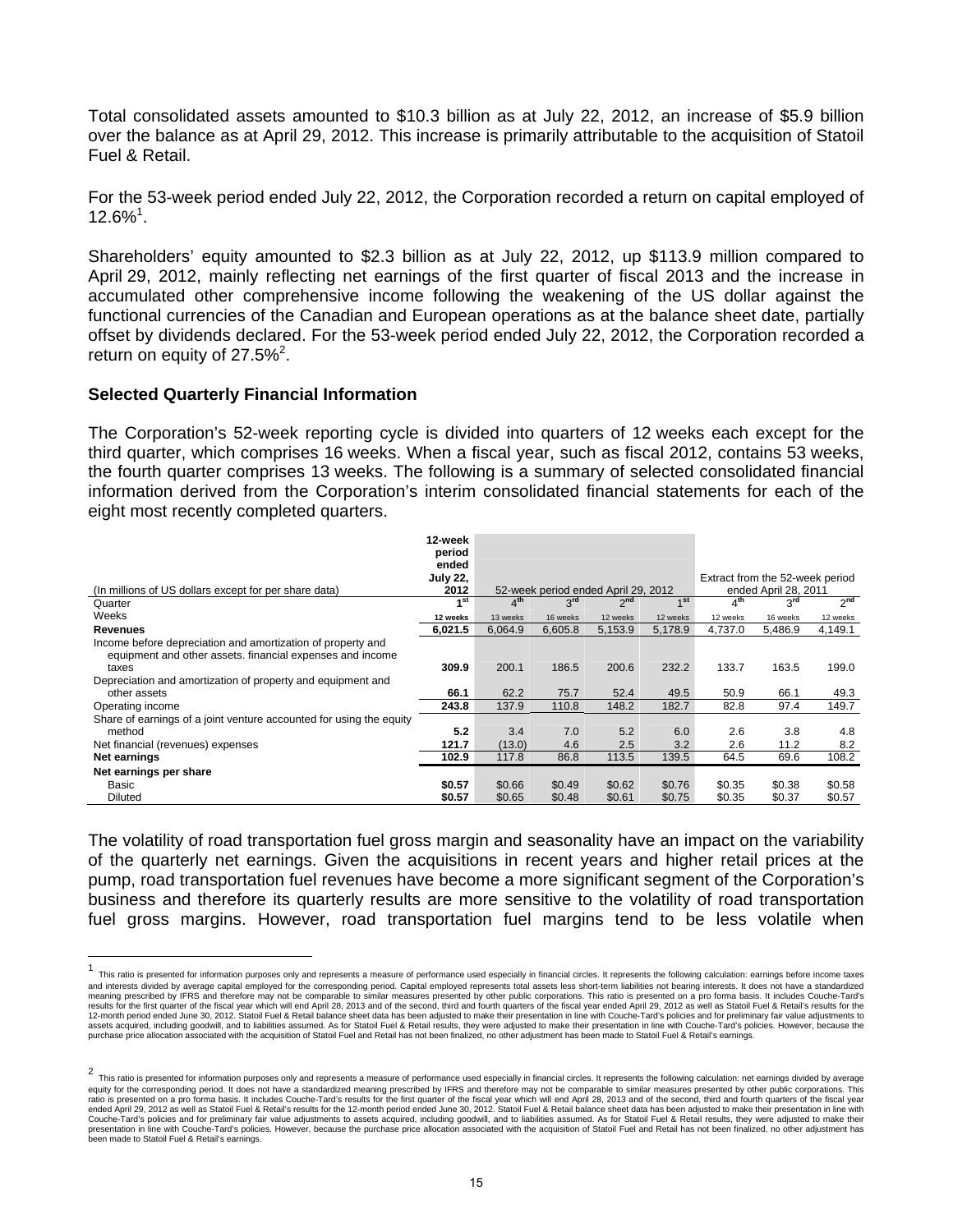considered on an annual basis or a longer term. With that said, the majority of Couche-Tard's operating income is still derived from merchandise and service sales.

## **Outlook**

During the remainder of fiscal year 2013, Couche-Tard expects to reduce its capital expenditures while making sure to maintain proper level of investments to maintain and improve its network. The Corporation also intends to keep an ongoing focus on its sales, supply terms and operating expenses while keeping an eye on growth opportunities that may be available to it.

Couche-Tard will pay special attention to the integration of Statoil Fuel & Retail. To do this, it has formed a multidisciplinary team that will ensure an effective integration and will identify opportunities for improvement, including available synergies. Within this framework, Couche-Tard will also put in place strategies that will enable it to reduce its debt levels in order to regain its financial flexibility and maintain the quality of its credit profile.

Finally, in line with its business model, Couche-Tard intends to continue to focus its resources on the sale of fresh products and on innovation, including the introduction of new products and services, in order to satisfy the needs of its large clientele.

## **Profile**

Couche-Tard is the leader in the Canadian convenience store industry. In North America, Couche-Tard is the largest independent convenience store operator (whether integrated with a petroleum corporation or not) in terms of number of company-operated stores. In Europe, Couche-Tard is a leader in convenience store and road transportation fuel in Scandinavian countries and in the Baltic States while it has a growing presence in Poland.

As of July 22, 2012, Couche-Tard's network comprises 6,109 convenience stores throughout North America, including 4,534 stores with road transportation fuel dispensing. At the same date, Couche-Tard had agreements for the supply of motor fuel to 357 sites operated by independent operators. Its North-American network consists of 13 business units, including nine in the United States covering 40 states and the District of Columbia and four in Canada covering all ten provinces. More than 60,000 people are employed throughout Couche-Tard's network and at its service offices in North America.

Through its acquisition of Statoil Fuel & Retail, Couche-Tard also operates a broad retail network across Scandinavia (Norway, Sweden, Denmark), Poland, the Baltics (Estonia, Latvia, Lithuania), and Russia with 2,307 stores as at June 30, 2012, the majority of which offer road transportation fuel and convenience products while the others are unmanned automated service-stations (road transportation fuel only). Couche-Tard also offers other products, including stationary energy, marine fuel, aviation fuel, lubricants and chemicals. It operates 12 key fuel terminals and 38 fuel depots in eight countries as well as approximately 400 road tankers. Including employees at Statoil branded franchise stations, about 18,500 people work in Couche-Tard's retail network, terminals and service offices across Europe.

In addition, under licensing agreements, about 4,000 stores are operated under the Circle K banner in nine other countries worldwide (China, Guam, Hong Kong, Indonesia, Japan, Macau, Mexico, Vietnam and United Arab Emirates).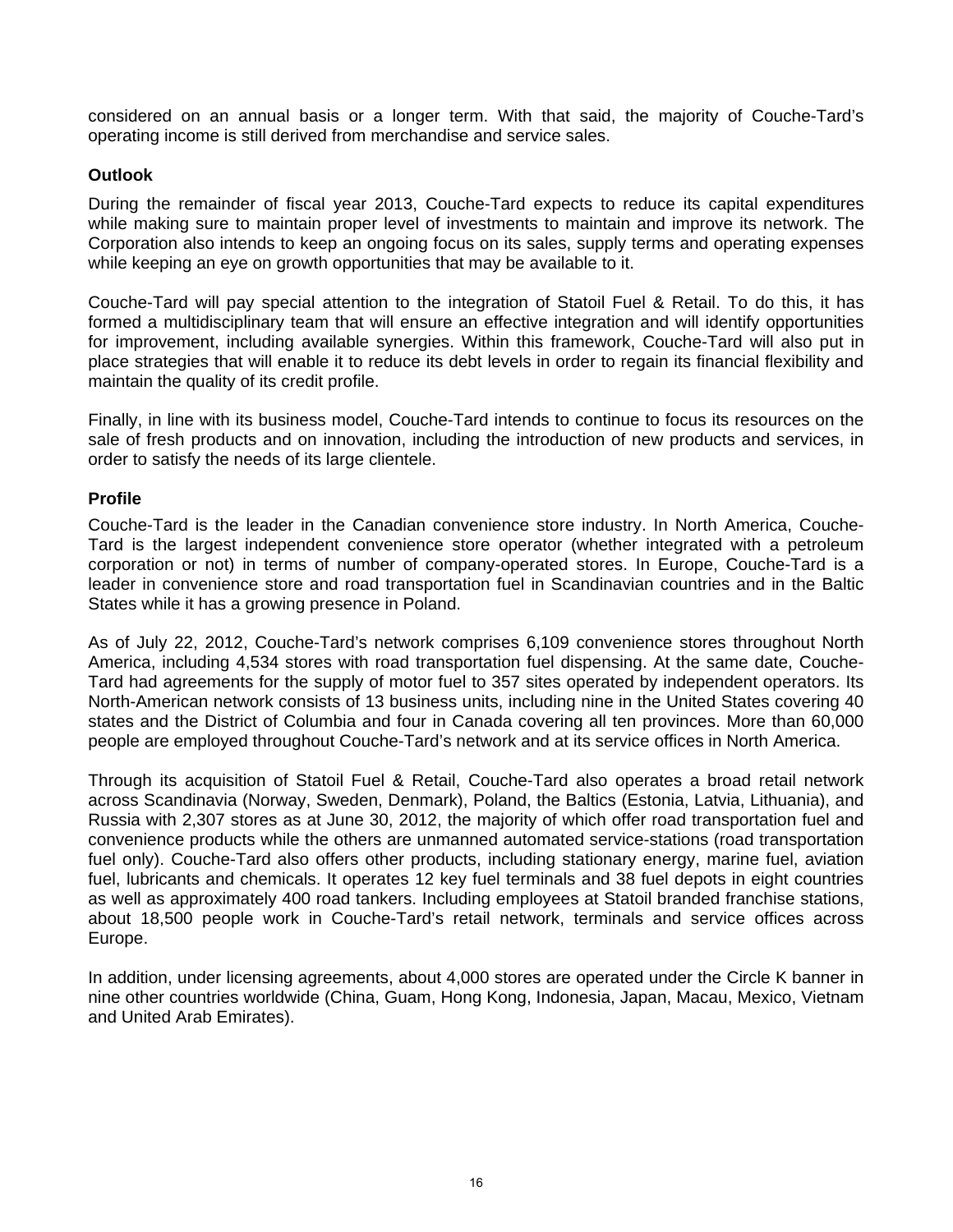### **Source Raymond Paré**, Vice-President and Chief Financial Officer Tel: (450) 662-6632 ext. 4607 **investor.relations@couche-tard.com**

The statements set forth in this press release, which describes Couche-Tard's objectives, projections, estimates, expectations or forecasts, may constitute forward-looking statements within the meaning of securities legislation. Positive or negative verbs such as "plan", "evaluate", "estimate", "believe" and other related expressions are used to identify such statements. Couche-Tard would like to point out that, by their very nature, forward-looking statements involve risks and uncertainties such that its results, or the measures it adopts, could differ materially from those indicated or underlying these statements, or could have an impact on the degree of realization of a particular projection. Major factors that may lead to a material difference between Couche-Tard's actual results and the projections or expectations set forth in the forward-looking statements include the effects of the integration of acquired businesses and the ability to achieve projected synergies, fluctuations in margins on motor fuel sales, competition in the convenience store and retail motor fuel industries, exchange rate variations, and such other risks as described in detail from time to time in the reports filed by Couche-Tard with securities authorities in Canada and the United States. Unless otherwise required by applicable securities laws, Couche-Tard disclaims any intention or obligation to update or revise any forward-looking statements, whether as a result of new information, future events or otherwise. The forward-looking information in this release is based on information available as of the date of the release.

## **Webcast on September 5, 2012 at 3:30 P.M. (EST)**

Couche-Tard invites analysts known to the Corporation to send their two questions in advance to its management, before 1:30 P.M. (EST) on September 5, 2012.

Financial analysts and investors who wish to listen to the webcast on Couche-Tard's results which will take place online on September 5, 2012 at 3:30 P.M. (EST) can do so by accessing the Corporation's website at www.couche-tard.com/corporate and by clicking on the corporate presentations link of the investor relations section. For those who will not be able to listen to the live presentation, the recording of the webcast will be available on the Corporation's website for a period of 90 days.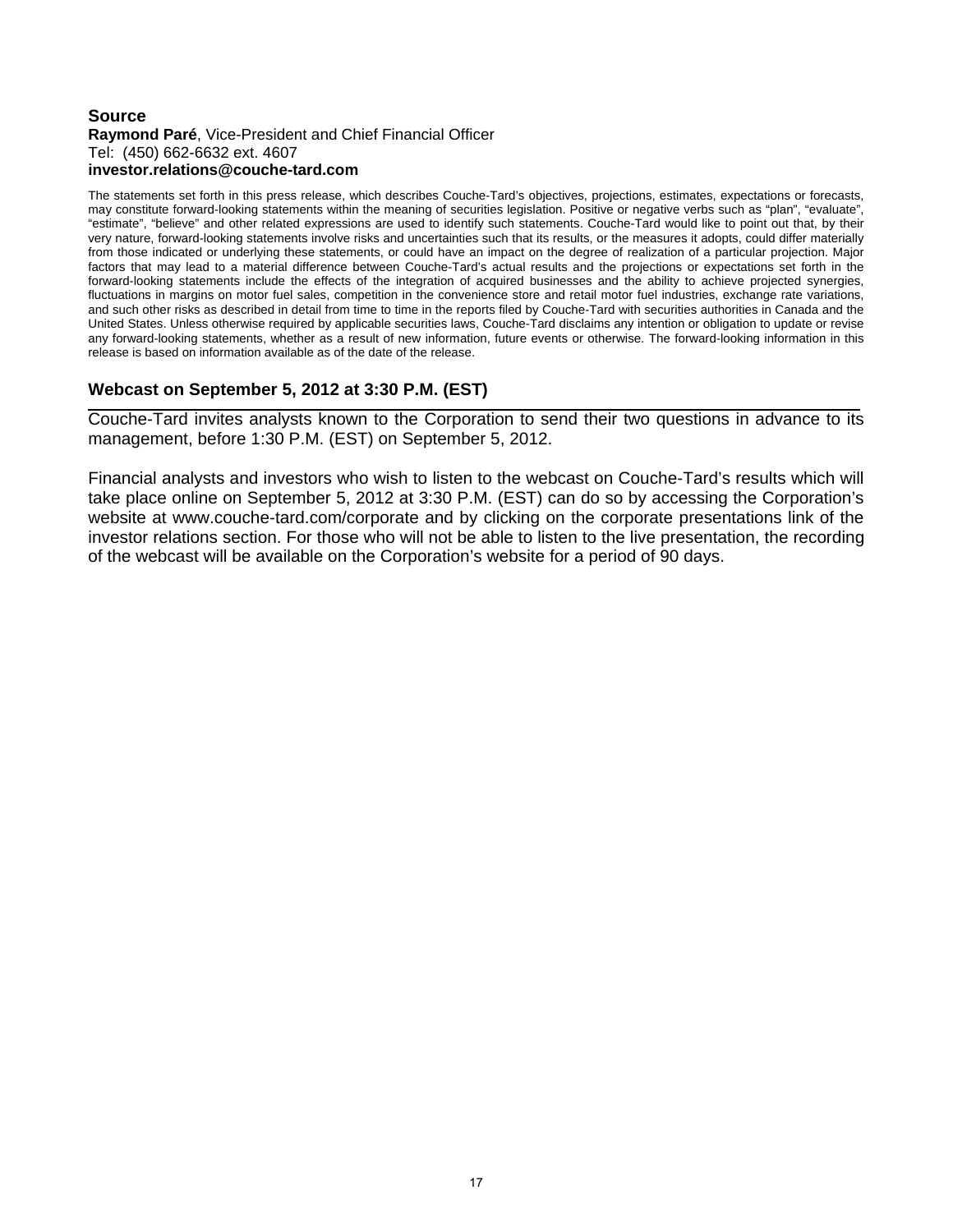### **CONSOLIDATED STATEMENTS OF EARNINGS**

(in millions of US dollars, except per share amounts, unaudited)

| For the 12-week periods ended                                            | <b>July 22,</b> | July 17,         |
|--------------------------------------------------------------------------|-----------------|------------------|
|                                                                          | 2012            | 2011             |
|                                                                          | \$              | \$               |
| <b>Revenues</b>                                                          | 6,021.5         | 5,178.9          |
| Cost of sales                                                            | 5,162.5         | 4,458.5          |
| Gross profit                                                             | 859.0           | 720.4            |
| Operating, selling, administrative and general expenses                  | 549.1           | 488.2            |
| Depreciation and amortization of property and equipment and other assets | 66.1            | 49.5             |
|                                                                          | 615.2           | 537.7            |
| <b>Operating income</b>                                                  | 243.8           | 182.7            |
| Share of earnings of a joint venture and associated companies accounted  |                 |                  |
| for using the equity method                                              | 5.2             | 6.0              |
| Financial expenses                                                       | 15.3            | 3.3 <sub>2</sub> |
| <b>Financial revenues</b>                                                | (0.9)           | (0.1)            |
| Loss on foreign exchange forward contracts (Note 5)                      | 113.5           |                  |
| Foreign exchange rate gain from currency conversion                      | (6.2)           |                  |
| <b>Net financial expenses</b>                                            | 121.7           | 3.2              |
| Earnings before income taxes                                             | 127.3           | 185.5            |
| Income taxes                                                             | 24.4            | 46.0             |
| Net earnings                                                             | 102.9           | 139.5            |
|                                                                          |                 |                  |
| Net earnings per share (Note 6)                                          |                 |                  |
| Basic                                                                    | 0.57            | 0.76             |
| Diluted                                                                  | 0.57            | 0.75             |
| Weighted average number of shares (in thousands)                         | 179,057         | 183,689          |
| Weighted average number of shares - diluted (in thousands)               | 181,457         | 187,069          |
| Number of shares outstanding at end of period (in thousands)             | 179,068         | 183,727          |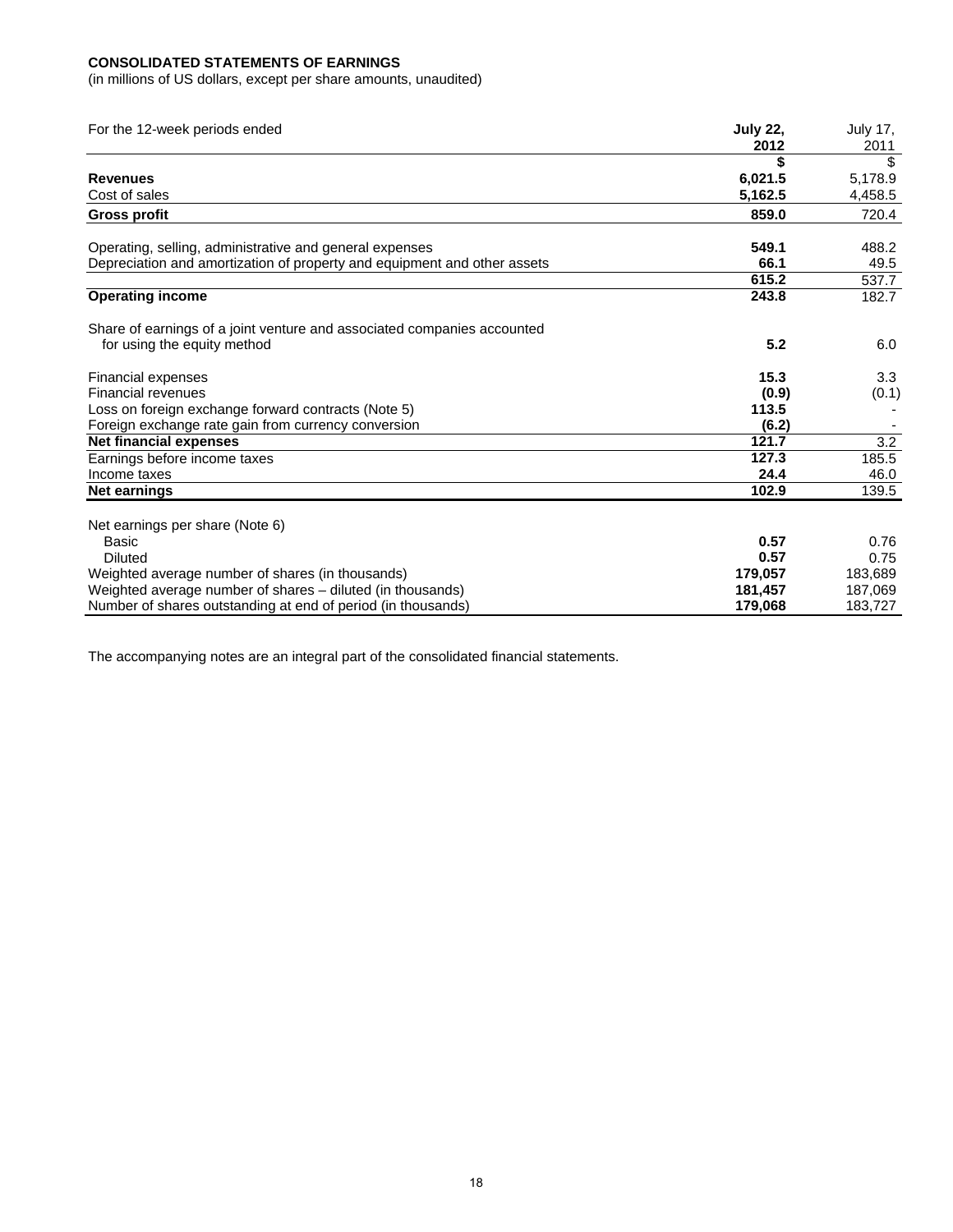#### **CONSOLIDATED STATEMENTS OF COMPREHENSIVE INCOME**

(in millions of US dollars, unaudited)

| For the 12-week periods ended                                       | <b>July 22,</b><br>2012 | <b>July 17,</b><br>2011 |
|---------------------------------------------------------------------|-------------------------|-------------------------|
|                                                                     | S                       | \$                      |
| Net earnings                                                        | 102.9                   | 139.5                   |
| Other comprehensive income                                          |                         |                         |
| Changes in cumulative translation adjustments (1)                   | 15.6                    | (2.3)                   |
| Change in fair value of a financial instrument designated as a cash |                         |                         |
| flow hedge $(2)$                                                    | 1.9                     | 1.4                     |
| Gain realized on a financial instrument designated as a cash flow   |                         |                         |
| hedge transferred to earnings <sup>(3)</sup>                        | (1.3)                   | (0.8)                   |
| Gain realized on the disposal of an available-for-sale financial    |                         |                         |
| instrument transferred to earnings <sup>(4)</sup>                   |                         | (0.6)                   |
| Other comprehensive income                                          | 16.2                    | (2.3)                   |
| <b>Comprehensive income</b>                                         | 119.1                   | 137.2                   |
| Comprehensive income attributable to:                               |                         |                         |
| Equity holders of the Corporation                                   | 127.0                   | 137.2                   |
| Non-controlling interest                                            | (7.9)                   |                         |
| <b>Comprehensive income</b>                                         | 119.1                   | 137.2                   |
|                                                                     |                         |                         |

(1) For the 12-week period ended July 22, 2012, this amount includes a gain of \$5.6 (net of income taxes of \$0.9). For the 12-week period ended July 17, 2011, this amount includes a loss of \$0.3 (net of income taxes). This gain and this loss arise from the translation of US dollar denominated long-term debt designated as a foreign exchange hedge of the Corporation's net investment in its U.S. operations.

(2) For the 12-week periods ended July 22, 2012 and July 17, 2011, these amounts are net of income taxes of \$0.6 and \$0.4, respectively.

(3) For the 12-week periods ended July 22, 2012 and July 17, 2011, these amounts are net of income taxes of \$0.5 and \$0.3, respectively.

(4) For the 12-week period ended July 17, 2011, this amount is net of income taxes.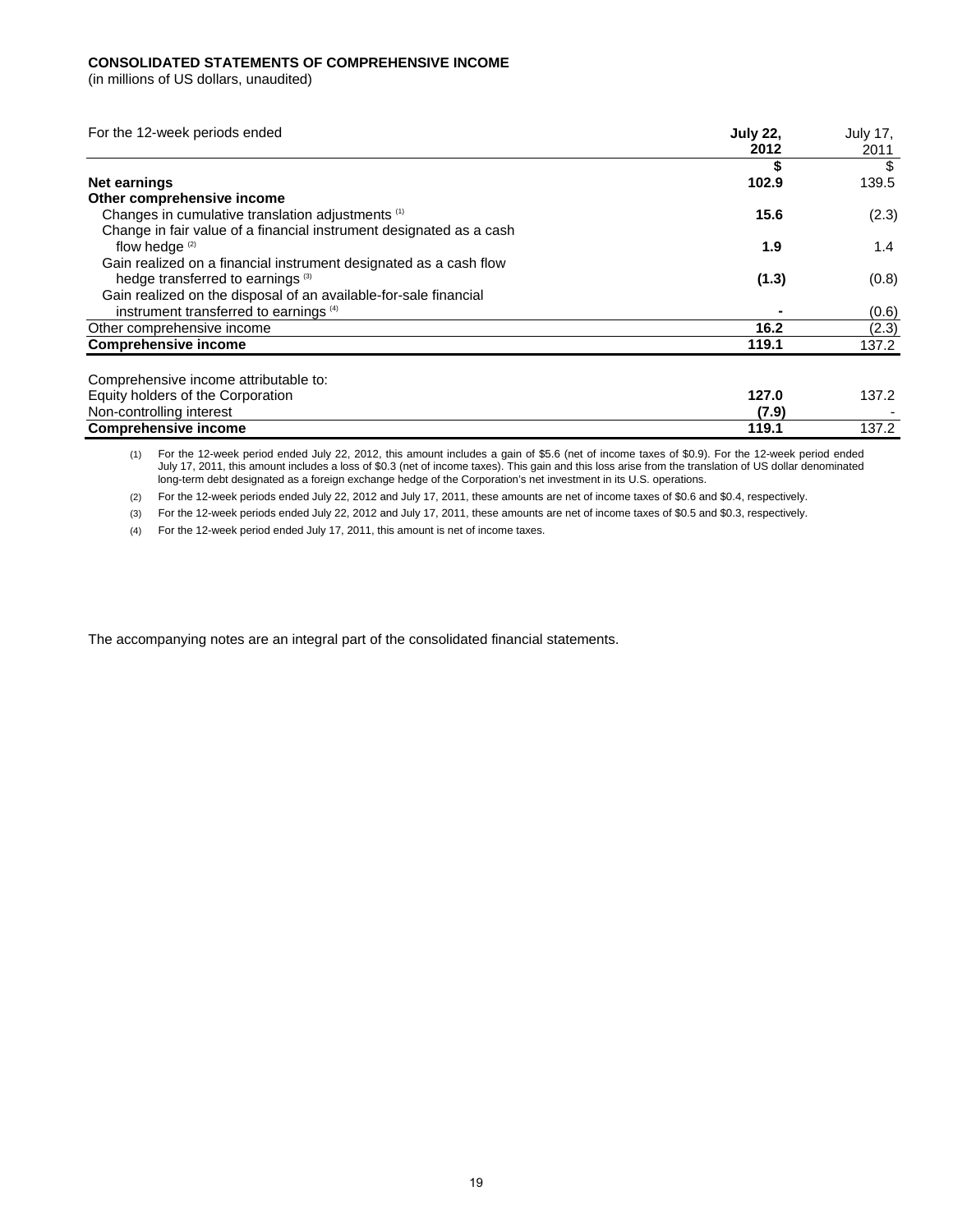### **CONSOLIDATED STATEMENTS OF CHANGES IN EQUITY**

(in millions of US dollars, except per share amounts, unaudited)

| For the 12-week period ended                                |         |                    |                 |                                               |                |             | <b>July 22, 2012</b> |
|-------------------------------------------------------------|---------|--------------------|-----------------|-----------------------------------------------|----------------|-------------|----------------------|
|                                                             |         |                    |                 | Attributable to the owners of the Corporation |                |             |                      |
|                                                             |         |                    |                 | <b>Accumulated</b><br>other                   |                | Non-        |                      |
|                                                             | Capital | <b>Contributed</b> | <b>Retained</b> | comprehensive                                 |                | controlling | Total                |
|                                                             | stock   | surplus            | earnings        | income                                        | Total          | interest    | equity               |
|                                                             | \$      |                    |                 |                                               |                | \$          |                      |
| Balance, beginning of period                                | 321.0   | 17.9               | 1,826.8         | 8.9                                           | 2,174.6        |             | 2,174.6              |
| Comprehensive income:                                       |         |                    |                 |                                               |                |             |                      |
| Net earnings                                                |         |                    | 102.9           |                                               | 102.9          |             | 102.9                |
| Other comprehensive income                                  |         |                    |                 | 24.1                                          | 24.1           | (7.9)       | 16.2                 |
| Total comprehensive income                                  |         |                    |                 |                                               | 127.0          | (7.9)       | 119.1                |
| <b>Dividends</b>                                            |         |                    | (13.2)          |                                               | (13.2)         |             | (13.2)               |
| Acquisition of control of Statoil Fuel<br>& Retail (Note 3) |         |                    |                 |                                               | $\blacksquare$ | 487.2       | 487.2                |
| Acquisition of non-controlling interest                     |         |                    |                 |                                               |                |             |                      |
| in Statoil Fuel & Retail (Note 3)                           |         |                    |                 |                                               | ۰              | (479.3)     | (479.3)              |
| Stock option-based compensation                             |         |                    |                 |                                               |                |             |                      |
| expense                                                     |         | 0.1                |                 |                                               | 0.1            |             | 0.1                  |
| Initial fair value of stock options                         |         |                    |                 |                                               |                |             |                      |
| exercised                                                   | 0.2     | (0.2)              |                 |                                               |                |             |                      |
| Balance, end of period                                      | 321.2   | 17.8               | 1,916.5         | 33.0                                          | 2,288.5        |             | 2,288.5              |

### For the 12-week period ended July 17, 2011

|         |             |          |                      | $0.41$ $1.1$ $1.1$ |
|---------|-------------|----------|----------------------|--------------------|
|         |             |          | Accumulated<br>other |                    |
| Capital | Contributed | Retained | comprehensive        | Shareholders'      |
| stock   | surplus     | earnings | income               | equity             |
|         |             |          |                      | S                  |
| 323.8   | 19.3        | 1,596.3  | 40.0                 | 1,979.4            |
|         |             |          |                      |                    |
|         |             | 139.5    |                      | 139.5              |
|         |             |          | (2.3)                | (2.3)              |
|         |             |          |                      | 137.2              |
|         |             | (12.0)   |                      | (12.0)             |
|         | 0.1         |          |                      | 0.1                |
| 0.7     | (0.7)       |          |                      |                    |
| 1.6     |             |          |                      | 1.6                |
| 326.1   | 18.7        | 1.723.8  | 37.7                 | 2,106.3            |
|         |             |          |                      |                    |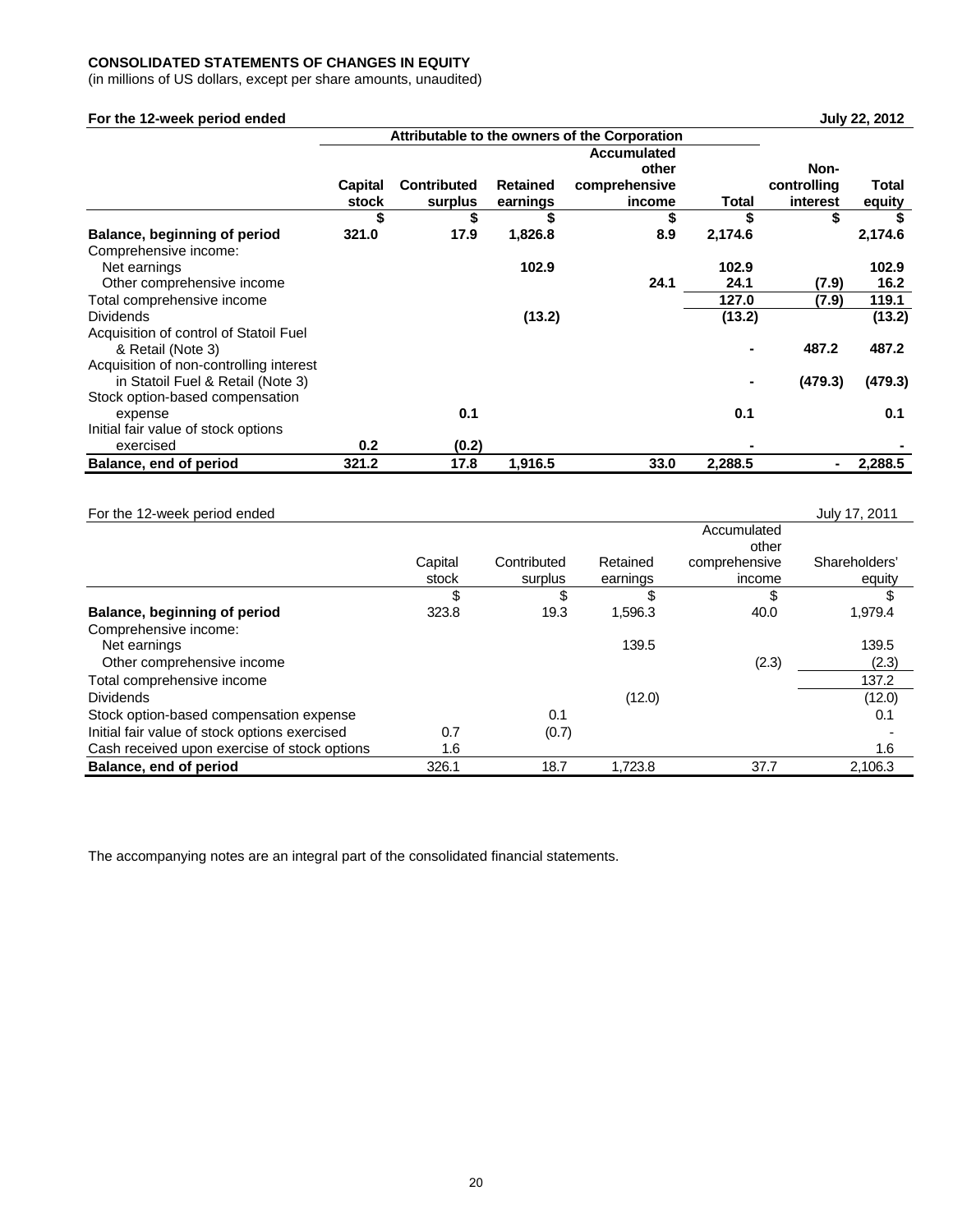### **CONSOLIDATED STATEMENTS OF CASH FLOWS**

(in millions of US dollars, unaudited)

| For the 12-week periods ended                                                                                                  | <b>July 22,</b><br>2012 | <b>July 17,</b><br>2011 |
|--------------------------------------------------------------------------------------------------------------------------------|-------------------------|-------------------------|
|                                                                                                                                | \$                      | \$                      |
| <b>Operating activities</b>                                                                                                    |                         |                         |
| Net earnings                                                                                                                   | 102.9                   | 139.5                   |
| Adjustments to reconcile net earnings to net cash provided by<br>operating activities                                          |                         |                         |
| Loss on foreign exchange forward contracts (Note 5)                                                                            | 113.5                   |                         |
| Depreciation and amortization of property and equipment and                                                                    |                         |                         |
| other assets, net of amortization of deferred credits                                                                          | 57.0                    | 43.0                    |
| Deferred credits                                                                                                               | 6.8                     | 3.9                     |
| Share of earnings (net of dividends received) of a joint venture<br>and of associated companies accounted for using the equity |                         |                         |
| method                                                                                                                         | (4.2)                   | (5.4)                   |
| Deferred income taxes                                                                                                          | 2.5                     | 11.4                    |
| Negative goodwill (Note 3)                                                                                                     | (0.9)                   |                         |
| Loss on disposal of property and equipment and other assets<br>Other                                                           | 0.4<br>12.2             | 2.1                     |
| Changes in non-cash working capital                                                                                            | (182.0)                 | 7.6<br>22.8             |
| Net cash provided by operating activities                                                                                      | 108.2                   | 224.9                   |
|                                                                                                                                |                         |                         |
| <b>Investing activities</b>                                                                                                    |                         |                         |
| Business acquisitions (Note 3)                                                                                                 | (2, 447.6)              | (14.4)                  |
| Net settlement of foreign exchange forward contracts                                                                           | (95.9)                  |                         |
| Purchase of property and equipment and other assets<br>Restricted cash                                                         | (48.4)                  | (23.8)                  |
| Proceeds from disposal of property and equipment and other assets                                                              | (7.2)<br>4.6            | (9.0)<br>3.3            |
| Other                                                                                                                          |                         | (0.4)                   |
| Net cash used in investing activities                                                                                          | (2, 594.5)              | (44.3)                  |
|                                                                                                                                |                         |                         |
| <b>Financing activities</b>                                                                                                    |                         |                         |
| Borrowings under the unsecured non-revolving acquisition credit<br>facility net of financing costs (Note 4)                    | 2,664.3                 |                         |
| Net decrease in other debt                                                                                                     | (121.8)                 | (0.9)                   |
| <b>Issuance of shares</b>                                                                                                      |                         | 1.6                     |
| Net cash provided by financing activities                                                                                      | 2,542.5                 | 0.7                     |
| Effect of exchange rate fluctuations on cash and cash equivalents                                                              | (3.1)                   | 0.6                     |
| Net increase in cash and cash equivalents                                                                                      | 53.1                    | 181.9                   |
| Cash and cash equivalents, beginning of period                                                                                 | 304.3                   | 309.7                   |
| Cash, cash equivalents and bank overdraft, end of period                                                                       | 357.4                   | 491.6                   |
| Bank overdraft, end of period (1)                                                                                              | 163.5                   |                         |
| Cash and cash equivalents, end of period                                                                                       | 520.9                   | 491.6                   |
| <b>Supplemental information:</b>                                                                                               |                         |                         |
| Interest paid                                                                                                                  | 6.7                     | 1.4                     |
| Interest and dividends received                                                                                                | 1.3                     | 0.7                     |
| Income taxes paid                                                                                                              | 28.0                    | 14.3                    |
| Cash and cash equivalents components:                                                                                          |                         |                         |
| Cash and demand deposits                                                                                                       | 374.6                   | 370.1                   |
| Liquid investments                                                                                                             | 146.3                   | 121.5                   |
|                                                                                                                                | 520.9                   | 491.6                   |

(1) Bank overdraft is included in Bank loans and current portion of long-term debt on the consolidated balance sheet.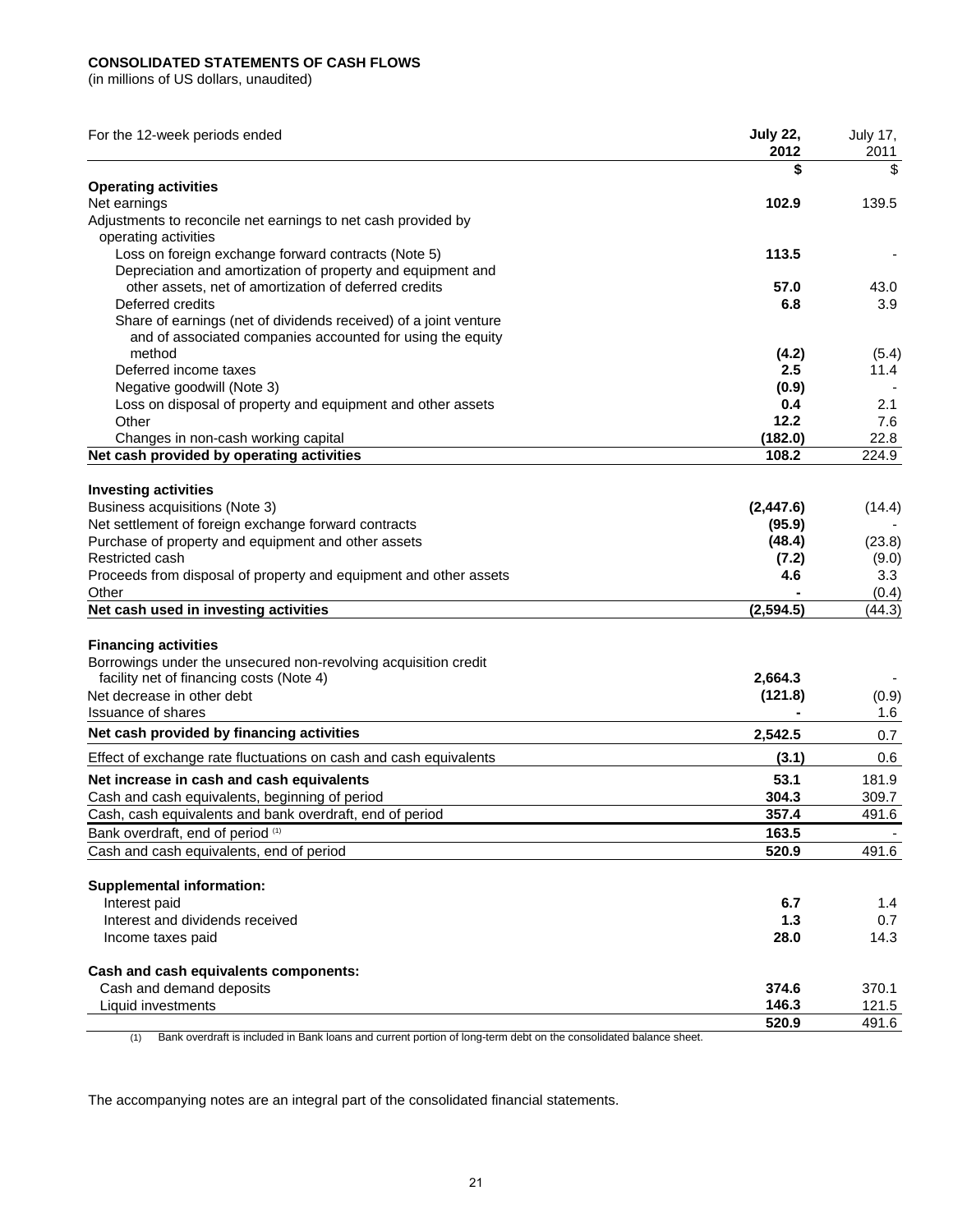### **CONSOLIDATED BALANCE SHEETS**

(in millions of US dollars, unaudited)

|                                                                     | As at July 22, | As at April 29, |
|---------------------------------------------------------------------|----------------|-----------------|
|                                                                     | 2012           | 2012            |
|                                                                     | \$             | \$              |
| <b>Assets</b>                                                       |                |                 |
| <b>Current assets</b>                                               |                |                 |
| Cash and cash equivalents                                           | 520.9          | 304.3           |
| Restricted cash                                                     | 29.7           | 22.7            |
| Accounts receivable                                                 | 1,972.6        | 420.7           |
| Inventories                                                         | 813.0          | 543.9           |
| Prepaid expenses                                                    | 32.6           | 28.6            |
| Foreign exchange forward contracts (Note 5)                         | 1.0            | 17.2            |
| Income taxes receivable                                             | 30.6           |                 |
|                                                                     | 3,400.4        | 1,337.4         |
| Property and equipment                                              | 4,769.8        | 2,248.3         |
| Goodwill                                                            | 954.3          | 502.9           |
| Intangible assets                                                   | 941.1          | 217.0           |
| Other assets                                                        | 89.3           | 68.2            |
| Investment in a joint venture and in affiliated companies           | 76.6           | 65.0            |
| Deferred income taxes                                               | 118.4          | 14.4            |
|                                                                     | 10,349.9       | 4,453.2         |
|                                                                     |                |                 |
| <b>Liabilities</b>                                                  |                |                 |
| <b>Current liabilities</b>                                          |                |                 |
| Accounts payable and accrued liabilities                            | 2,489.8        | 1,025.7<br>50.1 |
| Provisions                                                          | 64.2<br>20.7   |                 |
| Income taxes payable                                                | 1,385.4        | 6.6<br>484.4    |
| Bank loans and current portion of long-term debt (Note 4)           | 3,960.1        | 1,566.8         |
|                                                                     |                |                 |
| Long-term debt (Note 4)                                             | 2,846.2        | 180.8           |
| Provisions                                                          | 324.6<br>104.8 | 107.5           |
| Pension benefit liability<br>Deferred credits and other liabilities | 122.4          | 39.5            |
| Deferred income taxes                                               | 703.3          | 121.9<br>262.1  |
|                                                                     | 8,061.4        | 2,278.6         |
|                                                                     |                |                 |
| Shareholders' equity                                                |                |                 |
| Capital stock                                                       | 321.2          | 321.0           |
| Contributed surplus                                                 | 17.8           | 17.9            |
| Retained earnings                                                   | 1,916.5        | 1,826.8         |
| Accumulated other comprehensive income                              | 33.0           | 8.9             |
|                                                                     | 2,288.5        | 2,174.6         |
|                                                                     | 10,349.9       | 4,453.2         |
|                                                                     |                |                 |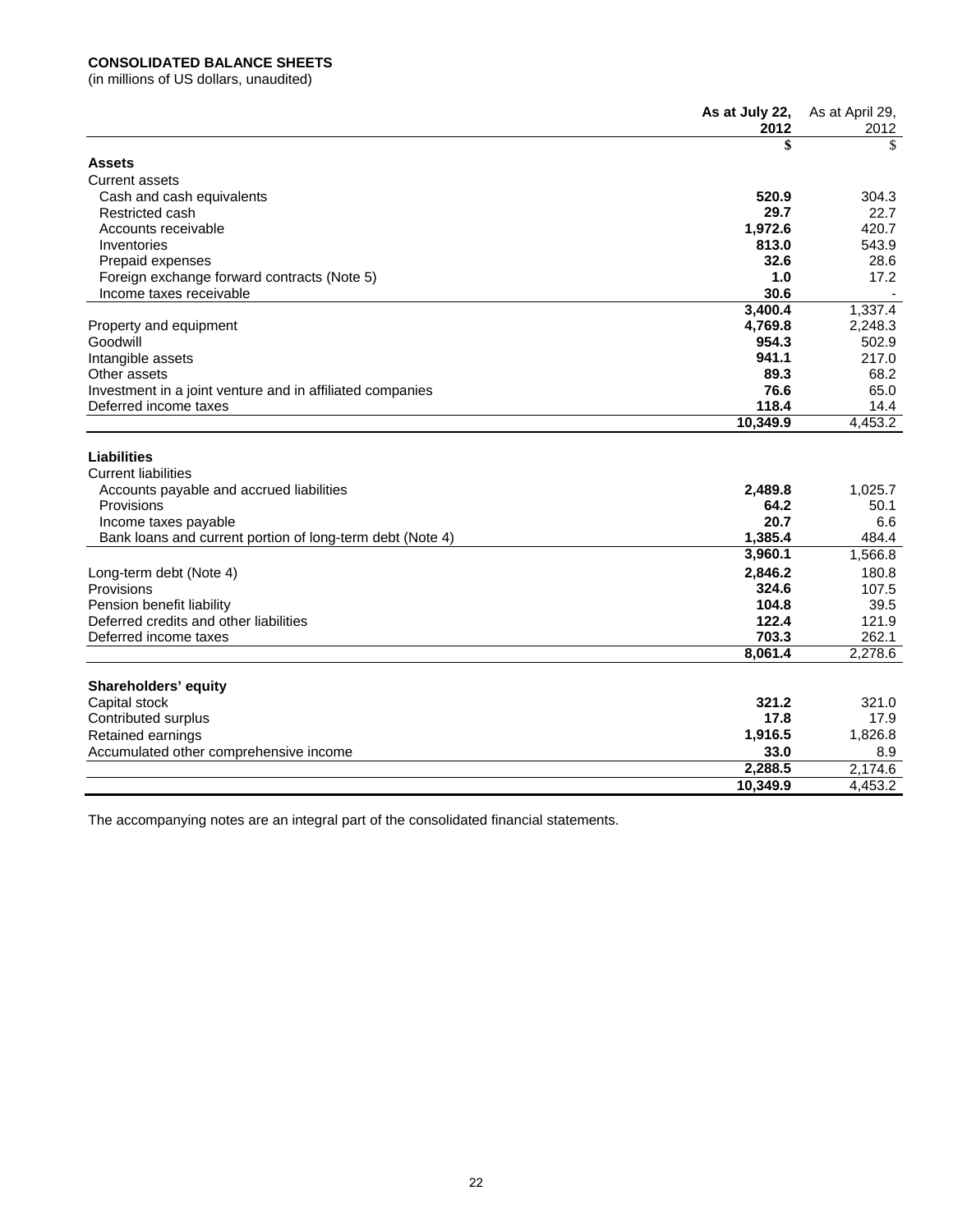(in millions of US dollars, except per share and stock option data, unaudited)

#### **1. CONSOLIDATED FINANCIAL STATEMENTS PRESENTATION**

The condensed unaudited interim consolidated financial statements (the "interim financial statements") have been prepared by the Corporation in accordance with Canadian generally accepted accounting principles as set out in the Handbook of the Canadian Institute of Chartered Accountants which includes International Financial Reporting Standards, as set out by the International Accounting Standards Board ("IASB") including International Accounting Standard ("IAS") 34 "Interim Financial Reporting".

The interim financial statements were prepared in accordance with the same accounting policies and methods as the audited annual consolidated financial statements for the year ended April 29, 2012. The interim financial statements do not include all the information required for complete financial statements and should be read in conjunction with the audited annual consolidated financial statements and notes thereto in the Corporation's 2012 Annual Report. The results of operations for the interim periods presented do not necessarily reflect results expected for the full fiscal year. The Corporation's business follows a seasonal pattern. The busiest period is the first half-year of each fiscal year, which includes summer's sales.

On September 5, 2012, the Corporation's interim financial statements were approved by the board of directors who also approved their publication.

#### **2. ACCOUNTING CHANGES**

#### **Revised Standards**

#### *Employee Benefits*

On April 30, 2012, the Corporation early adopted the revised version of IAS 19 "Employee Benefits", issued by the IASB, which retroactively modifies accounting rules for defined benefits pension plans. The revised version of the standard contains multiple modifications, including the elimination of the corridor approach, which allowed deferring part of the actuarial gains and losses, as well as enhanced guidance on measurement of plan assets and defined benefit obligations, streamlining the presentation of changes in assets and liabilities arising from defined benefit plans and the introduction of enhanced disclosures for defined benefit plans.

Following the adoption of this revised standard, the Corporation also decided to present net interests on the net defined benefit liability (asset), previously presented in Operating, selling, administrative and general expenses, in Financial expenses. This adoption had no other significant impact on the Corporation's consolidated financial statements.

#### **3. BUSINESS ACQUISITIONS**

#### **Acquisition of Statoil Fuel & Retail ASA ("Statoil Fuel & Retail")**

On June 19, 2012, the Corporation acquired 81.2% of the 300,000,000 issued and outstanding shares of Statoil Fuel & Retail for a cash consideration of 51.20 Norwegian Kroners ("NOK") per share for a total amount of NOK 12.47 billion or approximately \$2.1 billion through a voluntary public offer (the "offer"). From June 22, 2012 to June 29, 2012, the Corporation acquired 53,238,857 additional shares of Statoil Fuel & Retail for a cash consideration of 51.20 NOK per share, totalling NOK 2.73 billion or approximately \$0.45 billion, increasing the Corporation's participation to 98.9%. Having reached a shareholding of more than 90%, on June 29, 2012, in accordance with Norwegian laws, the Corporation initiated the compulsory acquisition of all of the remaining Statoil Fuel & Retail shares not deposited under the offer from the holders thereof and, as a result, since such date, the Corporation owns 100% of the issued and outstanding shares of Statoil Fuel & Retail. The 51.20 NOK per shares cash consideration for the compulsory acquisition of all of the remaining shares of Statoil Fuel & Retail not deposited under this offer was paid on July 11, 2012. The Oslo Børs Stock Exchange confirmed the delisting of the Statoil Fuel & Retail shares effective as of the close of markets in Norway on July 12, 2012. The acquisition of the 300,000,000 issued and outstanding shares of Statoil Fuel & Retail was therefore made for a total cash consideration of NOK 15.36 billion, or \$2.58 billion. The Corporation set the acquisition date at June 19, 2012.

Statoil Fuel & Retail is a leading Scandinavian road transportation fuel retailer with over 100 years of operations in the region. Statoil Fuel & Retail operates a broad retail network across Scandinavia (Norway, Sweden, Denmark), Poland, the Baltics (Estonia, Latvia, Lithuania), and Russia with approximately 2,300 sites, the majority of which offer road transportation fuel and convenience products while the others are unmanned automated service-stations (road transportation fuel only). Statoil Fuel & Retail has a leading position in several countries where it does business and owns the land for over 900 sites and buildings for over 1,700 sites.

Statoil Fuel & Retail's other products include stationary energy, marine fuel, aviation fuel, lubricants and chemicals. In Europe, Statoil Fuel & Retail operates 12 key fuel terminals and 38 fuel depots in eight countries as well as approximately 400 road tankers.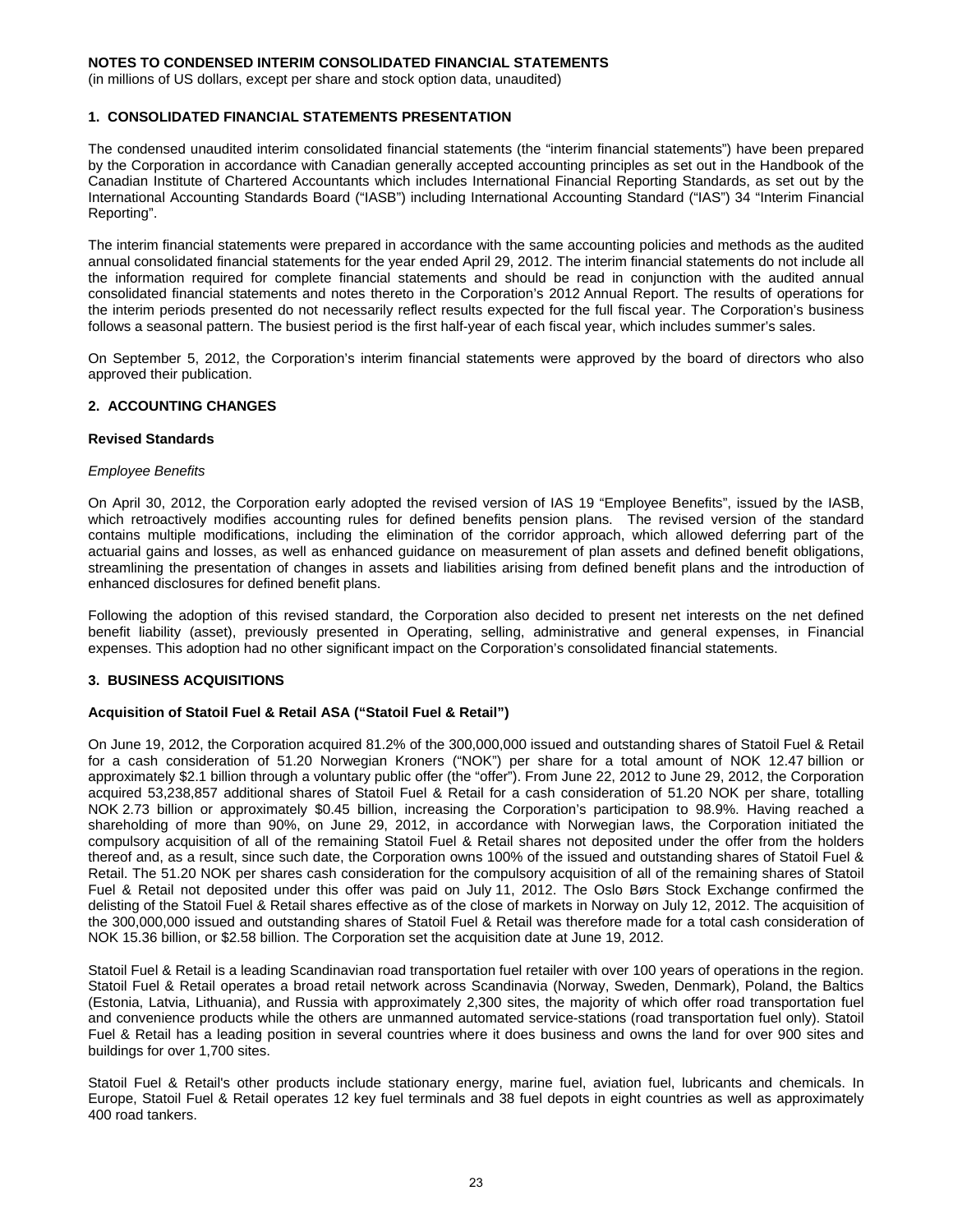(in millions of US dollars, except per share and stock option data, unaudited)

Acquisition costs in connection with this acquisition of \$1.2 are included in Operating, selling, administrative and general expenses.

The Corporation financed this acquisition through borrowings under its acquisition facility which had an effective interest rate of 2.63% as at June 30, 2012 (Note 4).

Given the size of the transaction, the Corporation has not completed its fair value assessment of the assets acquired, the liabilities assumed and the goodwill for this transaction, the preliminary allocation is subject to adjustments to the fair value of the assets, liabilities and goodwill until the process is completed. Purchase price allocation based on the estimated fair value on the date of acquisition and available information as at the date of publication of these consolidated financial statements is as follows:

|                                                                                    | Fair value           |
|------------------------------------------------------------------------------------|----------------------|
|                                                                                    | accounted for at     |
|                                                                                    | the acquisition date |
| <b>Assets</b>                                                                      | \$                   |
| <b>Current assets</b>                                                              |                      |
| Cash and cash equivalents                                                          | 193.7                |
| Restricted cash                                                                    | 0.8                  |
| Accounts receivable                                                                | 1,587.9              |
| Inventories                                                                        | 283.4                |
| Prepaid expenses                                                                   | 10.1                 |
| Income taxes receivable                                                            | 3.7                  |
|                                                                                    | 2,079.6              |
| Property and equipment                                                             | 2,531.0              |
| Identifiable intangible assets                                                     | 717.5                |
| Other assets                                                                       | 24.1                 |
| Investment in affiliated companies                                                 | 7.4                  |
| Deferred Income taxes                                                              | 103.4                |
|                                                                                    | 5,463.0              |
|                                                                                    |                      |
|                                                                                    |                      |
| <b>Liabilities</b>                                                                 |                      |
| <b>Current liabilities</b>                                                         |                      |
| Accounts payable and accrued liabilities                                           | 1,682.5              |
| Provisions                                                                         | 4.6                  |
| Income taxes payable                                                               | 18.0                 |
| Bank loans and current portion of long-term debt                                   | 845.3                |
|                                                                                    | 2.550.4              |
| Long-term debt                                                                     | 53.6                 |
| Provisions                                                                         | 214.9                |
| Pension benefit liability                                                          | 66.2                 |
| Deferred income taxes                                                              | 430.1                |
|                                                                                    | 3,315.2              |
| Non-controlling interest                                                           | 487.2                |
| Net identifiable assets                                                            | 1,660.6              |
| Acquisition goodwill                                                               | 443.4                |
| Consideration paid in cash on June 19, 2012 for the acquisition of control (81.2%) | 2,104.0              |
| Consideration paid in cash for shares held by non-controlling shareholders         | 479.3                |
| Cash and cash equivalents acquired                                                 | (193.7)              |
| Bank overdraft assumed                                                             | 33.4                 |
| Net cash flow for the acquisition                                                  | 2,423.0              |

The Corporation expects that the acquired goodwill will not be deductible for tax purposes.

The Corporation acquired Statoil Fuel & Retail with the aim of diversifying its operations geographically and of establishing a solid platform in Europe in order to support its future growth potential. Since the date of acquisition, Statoil Fuel & Retail's revenues and net earnings amounted to \$363.0 and \$6.1, respectively. The following summary presents the pro-forma consolidated results of the Corporation for the 12-week period ended July 22, 2012, under the assumption that Statoil Fuel & Retail was acquired on April 30, 2012. The amounts include Statoil Fuel & Retail's actual results without taking into account the fair value adjustments to Statoil Fuel & Retail's assets and liabilities prior to the acquisition date. These amounts do not include the potential synergies that could result from the acquisition. This information is provided for illustrative purposes only and does not necessarily reflect actual or future consolidated results of the Corporation after the combination.

| Revenues     | 8,929.8 |
|--------------|---------|
| Net earnings | 124.5   |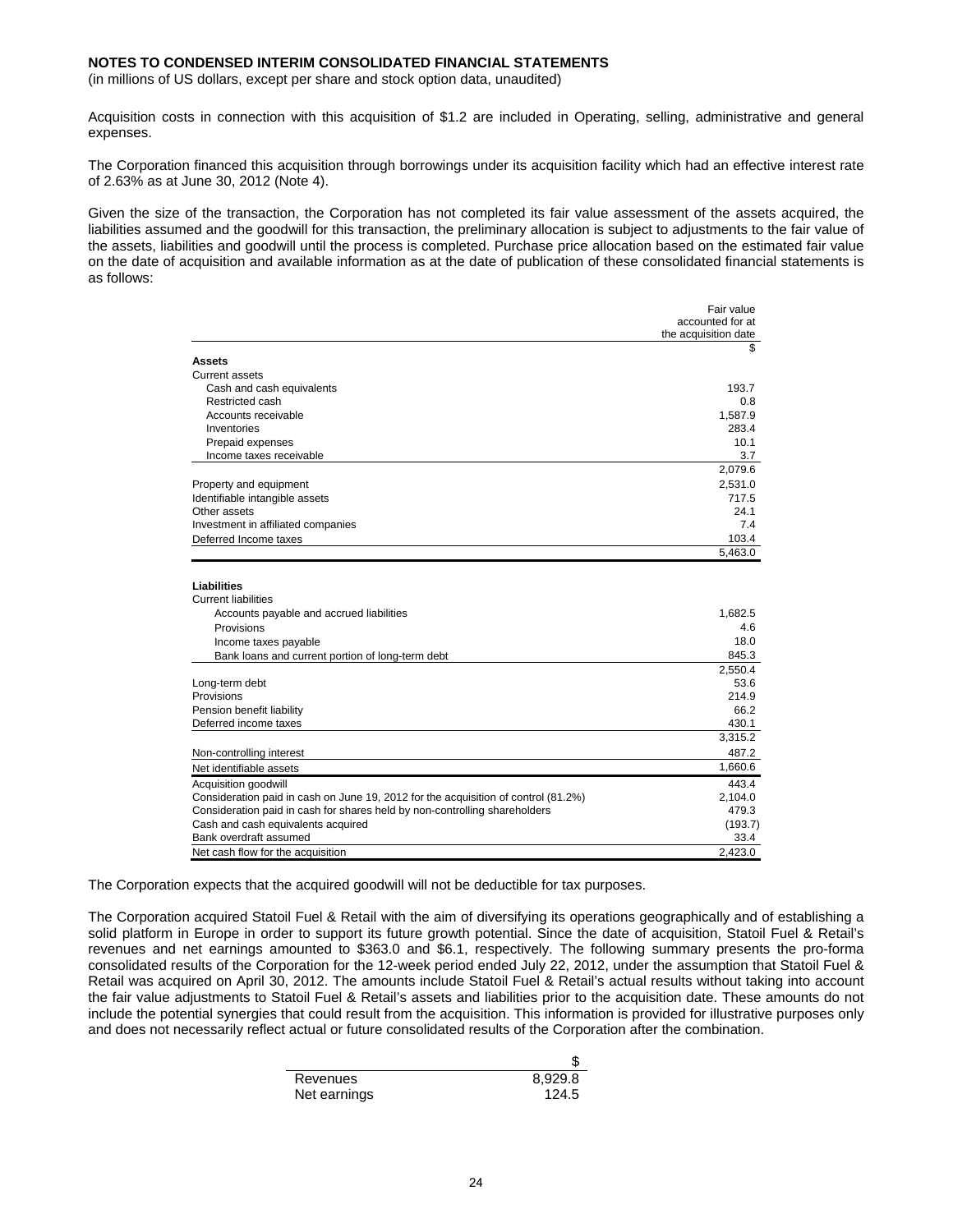(in millions of US dollars, except per share and stock option data, unaudited)

Statoil Fuel & Retail's accounting periods do not coincide with the Corporation's accounting periods. The consolidated statement of earnings, comprehensive income, changes in equity and cash flows for the 12-week period ended July 22, 2012 include those of Statoil Fuel & Retail for the period beginning June 20, 2012 and ending June 30, 2012. The consolidated balance sheet as of July 22, 2012 includes the balance sheet of Statoil Fuel & Retail as of June 30, 2012, as adjusted for the preliminary purchase price allocation.

The alignment of Statoil Fuel & Retail's accounting period with those of the Corporation will be made once the replacement of Statoil Fuel & Retail financial systems is finalized.

#### **Other acquisitions**

- On May 8, 2012, the Corporation purchased 20 company-operated stores located in Texas, United States from Signature Austin Stores. The Corporation leases the real estate for all sites.
- During the 12-week period ended July 22, 2012, under the June 2011 agreement with ExxonMobil, the Corporation acquired two stores operated by independent operators for which the real estate is owned by the Corporation along with the related road transportation fuel supply agreements. Additionally, during this time period, 16 independent operators elected to accept ExxonMobil's "bona fide" offer. Consequentially, 16 road transportation fuel supply agreements were transferred to the Corporation during this period.
- During the 12-week period ended July 22, 2012, the Corporation also acquired six other stores through distinct transactions. The Corporation leases the land and buildings for three sites and owns these same assets for the other sites.

Acquisition costs in connection with these acquisitions and other unrealized acquisitions of \$0.3 are included in Operating, selling, administrative and general expenses.

These acquisitions were settled for a total cash consideration of \$24.6. Since the Corporation has not completed its fair value assessment of the assets acquired, the liabilities assumed and goodwill for all transactions, the preliminary allocations of certain acquisitions are subject to adjustments to the fair value of the assets, liabilities and goodwill until the process is completed. Purchase price allocations based on the estimated fair value on the date of acquisition and available information as at the date of publication of these consolidated financial statements is as follows:

|                                                                                       | \$    |
|---------------------------------------------------------------------------------------|-------|
| Tangible assets acquired                                                              |       |
| Inventories                                                                           | 2.0   |
| Property and equipment                                                                | 11.5  |
| Other assets                                                                          | 0.2   |
| Total tangible assets                                                                 | 13.7  |
| Liabilities assumed                                                                   |       |
| Accounts payable and accrued liabilities                                              | 2.4   |
| Provisions                                                                            | 3.3   |
| <b>Total liabilities</b>                                                              | 5.7   |
| Net tangible assets acquired                                                          | 8.0   |
| Intangible assets                                                                     | 0.4   |
| Goodwill                                                                              | 17.1  |
| Negative goodwill recorded to Operating, selling, administrative and general expenses | (0.9) |
| Total cash consideration paid                                                         | 24.6  |

The Corporation expects that approximately \$11.9 of the goodwill related to these transactions will be deductible for tax purposes.

These acquisitions were concluded in order to expand the Corporation's market share and to increase its economies of scale. These acquisitions generated goodwill in the amount of \$17.1 mainly due to the strategic location of stores acquired. Since the date of acquisition, revenues and net earnings from these stores amounted to \$34.8 and \$1.2, respectively. Considering the nature of these acquisitions, the available financial information does not allow for the accurate disclosure of pro-forma revenues and net earnings had the Corporation concluded these acquisitions at the beginning of its fiscal year.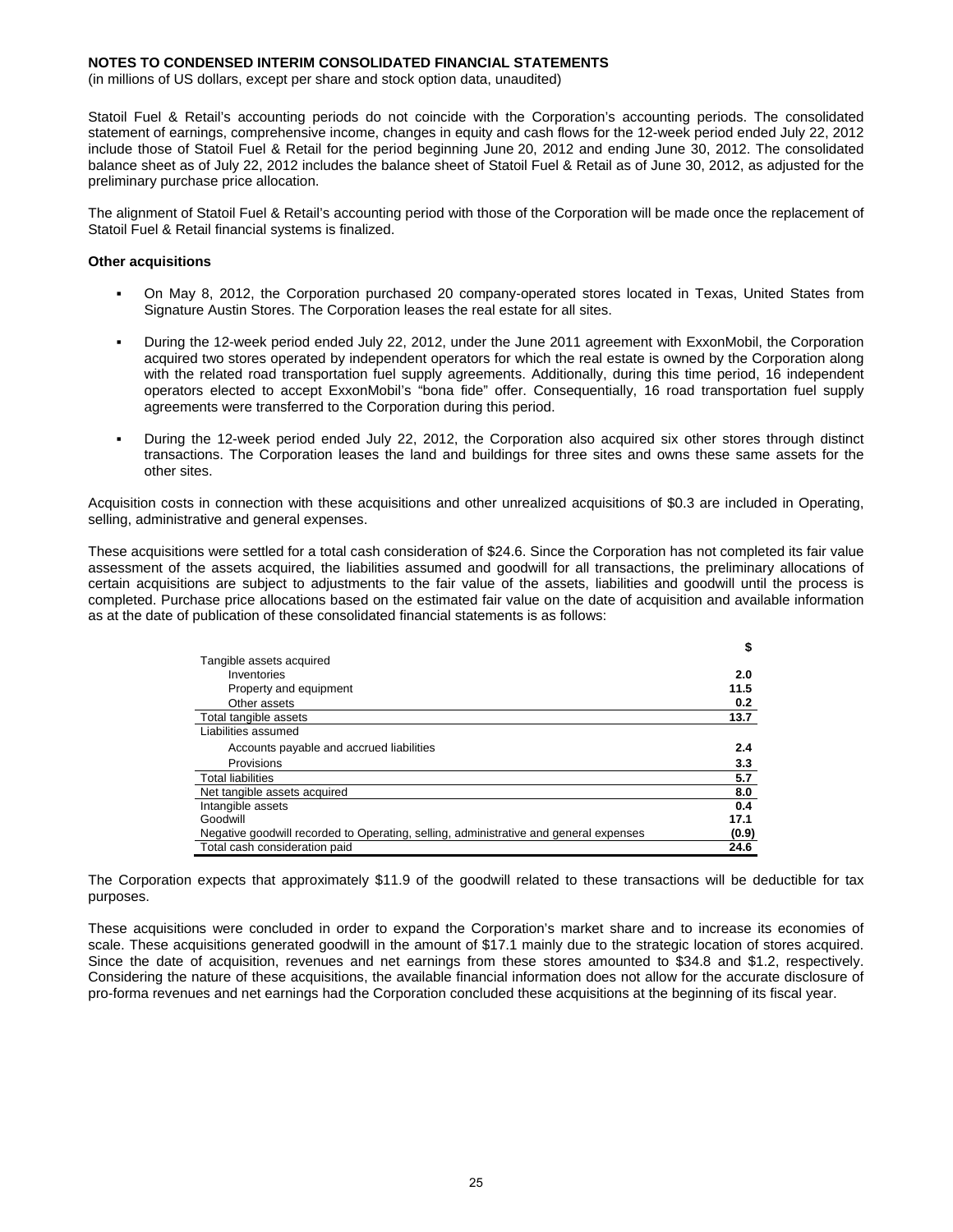(in millions of US dollars, except per share and stock option data, unaudited)

#### **4. BANK LOANS AND LONG-TERM DEBT**

|                                                                                                  | As at July 22,<br>2012 | As at April 29,<br>2012 |
|--------------------------------------------------------------------------------------------------|------------------------|-------------------------|
|                                                                                                  |                        |                         |
| Unsecured non-revolving acquisition credit facility, maturing in June 2015 <sup>(a)</sup>        | 2,664.4                |                         |
| US dollar term revolving unsecured operating credit A, maturing in September 2012 <sup>(b)</sup> | 312.7                  | 312.7                   |
| Canadian dollar term revolving unsecured operating credit A, maturing in September 2012          |                        | 13.6                    |
| US dollar term revolving unsecured operating credit B, maturing in September 2012 <sup>(b)</sup> | 147.3                  | 147.3                   |
| Canadian dollar term revolving unsecured operating credit B, maturing in September 2012          |                        | 6.7                     |
| US dollar term revolving unsecured operating credit D, maturing in December 2016 <sup>(c)</sup>  | 116.0                  | 116.0                   |
| Canadian dollar term revolving unsecured operating credit D, maturing in December 2016           |                        | 53.0                    |
| NOK term Ioan, maturing in August 2013 <sup>(d)</sup>                                            | 444.9                  |                         |
| NOK term revolving loan, maturing in August 2015 <sup>(e)</sup>                                  | 51.4                   |                         |
| NOK fixed rate bonds, maturing in February 2019 <sup>(f)</sup>                                   | 67.2                   |                         |
| NOK floating rate bonds, maturing in February 2017 <sup>(9)</sup>                                | 184.7                  |                         |
| Borrowings under bank overdraft facilities, maturing at various dates (h)                        | 163.5                  |                         |
| Other debts, including finance leases, maturing at various dates                                 | 79.5                   | 15.9                    |
|                                                                                                  | 4.231.6                | 665.2                   |
| Bank loans and current portion of long-term debt                                                 | 1,385.4                | 484.4                   |
|                                                                                                  | 2,846.2                | 180.8                   |

#### **(a) Unsecured non-revolving acquisition credit facility**

Actual borrowings of \$2,674.0 presented net of financing costs of \$9.6. As at July 22, 2012, the effective interest rate was 2.63% (rate of 2.50% on borrowed amounts).

#### **(b) Term revolving unsecured operating credits A and B**

As at July 22, 2012, the effective interest rate was 0.75%.

#### **(c) Term revolving unsecured operating credit D**

As at July 22, 2012, the effective interest rate was 1.10%.

#### **(d) NOK term loan**

Bears interest based on an inter-bank rate plus a specified margin. As at June 30, 2012, the effective interest rate was 3.17%. The term loan was repaid subsequent to July 22, 2012. Refer to Note 9.

#### **(e) NOK term revolving loan**

Borrowings under a five-year revolving credit facility of a maximum amount of NOK 3,000 million (approximately \$504.0), bearing interests based on an inter-bank rate plus a specified margin. As at June 30, 2012, the effective interest rate was 3.11%. The NOK term revolving loan was repaid subsequent to July 22, 2012. Refer to Note 9.

#### **(f) NOK fixed-rate bonds**

Bears interest at 5.75%. A portion of the fixed-rate bonds was repaid subsequent to July 22, 2012. Refer to Note 9.

#### **(g) NOK floating-rate bonds**

Bears interest based on an inter-bank rate plus a specified margin. As at June 30, 2012, the effective interest rate was 4.08%. A portion of the fixed-rate bonds was repaid subsequent to July 22, 2012. Refer to Note 9.

### **(h) Borrowings under overdraft bank facilities**

The Corporation has access to bank overdraft facilities totaling approximately \$493.0 million. As of June 30, 2012, the weighted average effective interest rate was 1.59%.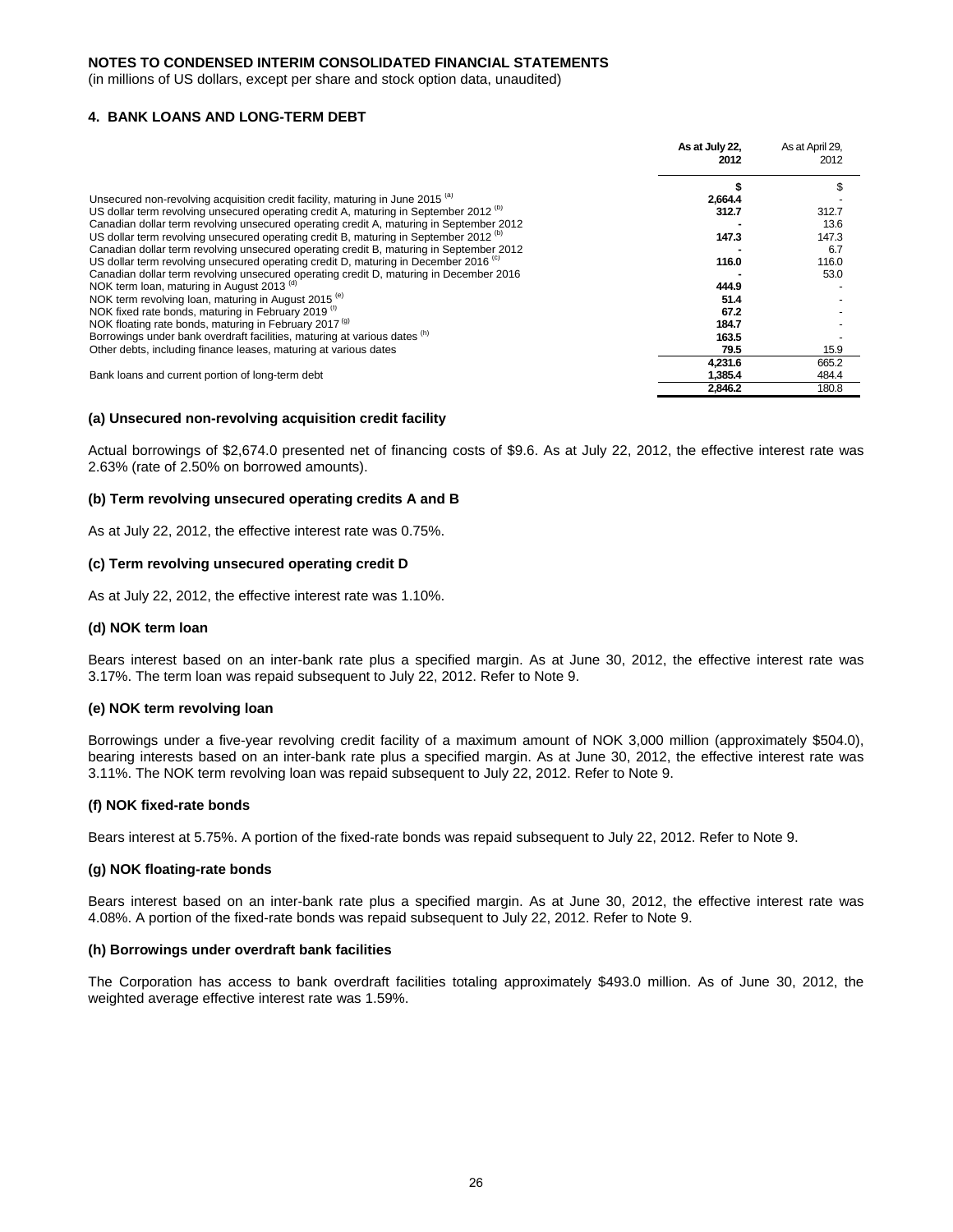(in millions of US dollars, except per share and stock option data, unaudited)

#### **5. FOREIGN EXCHANGE FORWARD CONTRACTS**

As described above, the acquisition of Statoil Fuel & Retail is denominated in NOK whereas the Corporation's acquisition facility is denominated in US dollars. The Corporation has therefore determined that there was a risk related to fluctuations in the exchange rate between the US dollar and the NOK as the hypothetical weakening of the US dollar against the NOK would have increased the Corporation's US dollars cash requirements in order to close the acquisition of Statoil Fuel & Retail. To mitigate this risk and because of the lack of liquidity in the currency market for the NOK, the Corporation entered into foreign exchange forward contracts (hereinafter, "forwards") with reputable financial institutions allowing it to predetermine a significant portion of the disbursement it planned to make in US dollars for the acquisition of Statoil Fuel & Retail.

In total, from April 10, 2012 to June 12, 2012, the Corporation entered into forwards requiring it to deliver US\$3.47 billion in exchange for NOK 20.14 billion, representing a weighted average rate of NOK 5.8114 per US dollar which is a favorable rate compared to the rate of NOK 5.75 per US dollar in effect at April 18, 2012, date of the announcement of the offer to acquire Statoil Fuel & Retail.

Subsequently, the Corporation modified the original maturity dates of certain forwards to make them coincide with the actual disbursement dates for the payment of Statoil Fuel & Retail shares and the repayment of certain of Statoil Fuel & Retail's debts. Thus, from June 15 2012 to July 16, 2012, the Corporation settled a significant portion of the forwards with a value of \$2,965.1 million to pay for Statoil Fuel & Retail shares and certain of its debts while the remaining NOK at its disposal as well as the NOK that will be received upon settlement of forwards that have not yet been settled will be used to refinance a significant portion of Statoil Fuel & Retail's existing long-term debt, which is denominated in NOK.

During the 12-week period ended July 22, 2012, the Corporation recorded to earnings losses on forwards before taxes of approximately \$113.5 million, of which \$112.1 million has been realized.

#### **6. NET EARNINGS PER SHARE**

|                                                                  |                        | 12-week period<br>ended July 22, 2012                         |                                     |                 | 12-week period<br>ended July 17, 2011                  |                              |  |  |
|------------------------------------------------------------------|------------------------|---------------------------------------------------------------|-------------------------------------|-----------------|--------------------------------------------------------|------------------------------|--|--|
|                                                                  | <b>Net</b><br>earnings | <b>Weighted average</b><br>number of shares<br>(in thousands) | <b>Net</b><br>earnings<br>per share | Net<br>earnings | Weighted average<br>number of shares<br>(in thousands) | Net<br>earnings<br>per share |  |  |
|                                                                  |                        |                                                               |                                     |                 |                                                        |                              |  |  |
| Basic net earnings attributable to<br>Class A and B shareholders | 102.9                  | 179.057                                                       | 0.57                                | 139.5           | 183.689                                                | 0.76                         |  |  |
| Dilutive effect of stock options                                 |                        | 2.400                                                         |                                     |                 | 3.380                                                  | (0.01)                       |  |  |
| Diluted net earnings available for<br>Class A and B shareholders | 102.9                  | 181,457                                                       | 0.57                                | 139.5           | 187.069                                                | 0.75                         |  |  |

When they have an anti-dilutive effect, stock options must be excluded from the calculation of the diluted net earnings per share. No stock options were excluded for the 12-week periods ended July 22, 2012 and July 17, 2011.

#### **7. CAPITAL STOCK**

As at July 22, 2012, the Corporation has 53,651,712 (53,690,112 as at July 17, 2011) issued and outstanding Class A multiple voting shares each comprising ten votes per share and 125,415,901 (130,036,946 as at July 17, 2011) outstanding Class B subordinate voting shares each comprising one vote per share.

On October 25, 2011, the Corporation implemented a share repurchase program. This program allows the Corporation to repurchase up to 2,684,420 of the 53,688,412 Class A multiple voting shares and up to 11,126,400 of the 111,264,009 Class B subordinate voting shares issued and outstanding as at October 11, 2011 (representing 5.0% of the Class A multiple voting shares issued and outstanding and 10.0% of the Class B subordinate voting shares of the public float, as at that date, respectively, as defined by applicable rules). In accordance with Toronto Stock Exchange requirements, the Corporation can repurchase a daily maximum of 1,000 Class A multiple voting shares and of 82,118 Class B subordinate voting shares. When making such repurchases, the number of Class A multiple voting shares and of Class B subordinate voting shares in circulation is reduced and the proportionate interest of all remaining shareholders in the Corporation's share capital is increased on a pro rata basis. All shares repurchased under the share repurchase program are cancelled upon repurchase. The share repurchase period will end no later than October 24, 2012. The Corporation did not repurchase any shares under this program during the 12-week period ended July 22, 2012.

For the 12-week period ended July 22, 2012, a total of 23,220 stock options were exercised (133,301 for the 12-week period ended July 17, 2011).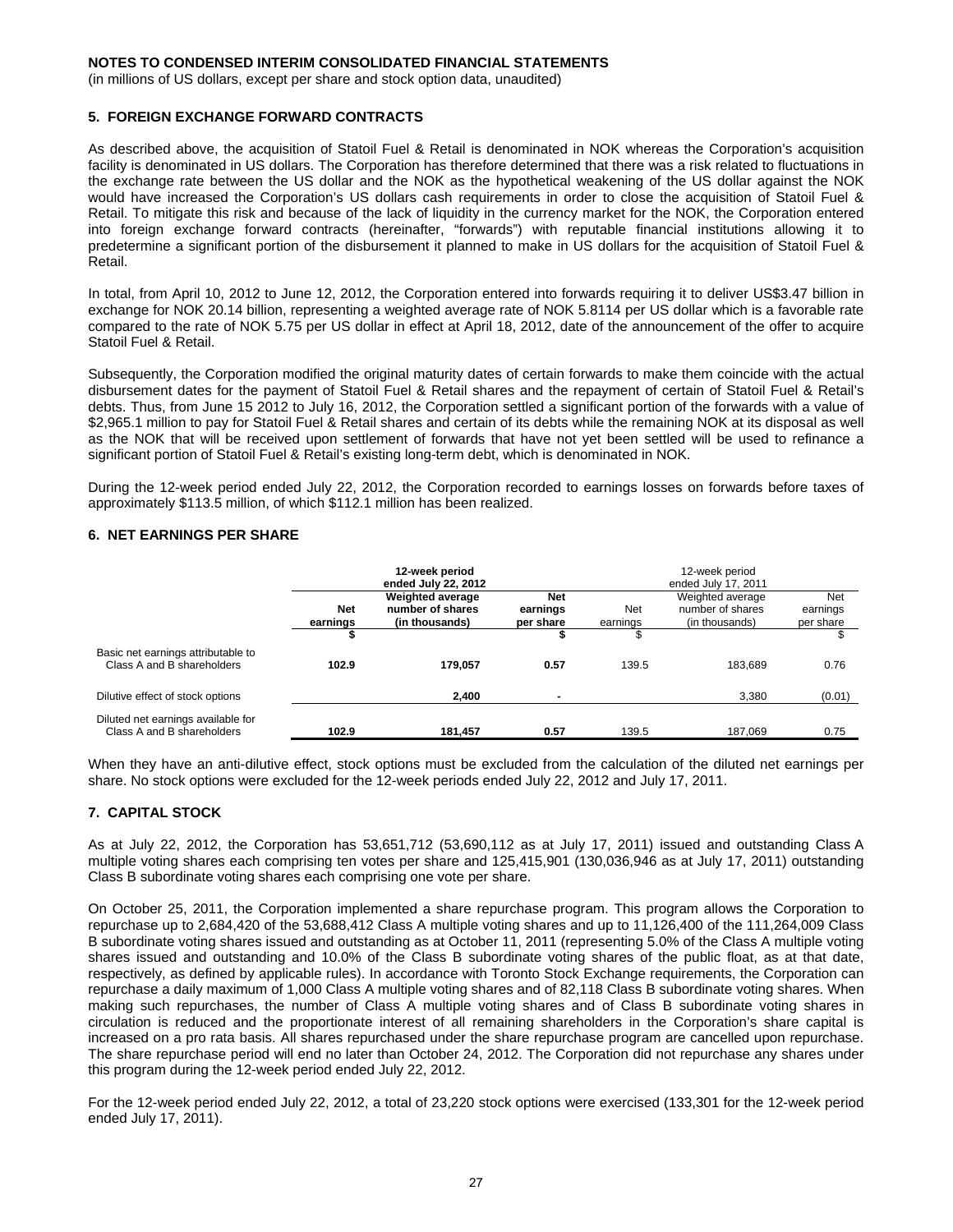(in millions of US dollars, except per share and stock option data, unaudited)

#### **8. SEGMENTED INFORMATION**

The Corporation operates convenience stores in the United States, in Europe and in Canada. It essentially operates in one reportable segment, the sale of goods for immediate consumption, of road transportation fuel and of other products through corporate stores or franchise operations. It operates a convenience store chain under several banners, including Circle K, Statoil, Couche-Tard and Mac's. Revenues from outside sources mainly fall into three categories: merchandise and services, road transportation fuel and other.

The following table provides information on the principal revenue classes as well as geographic information:

|                                                     | 12-week period<br>ended July 22, 2012 |                       |         |              | 12-week period<br>ended July 17, 2011 |                          |         |         |
|-----------------------------------------------------|---------------------------------------|-----------------------|---------|--------------|---------------------------------------|--------------------------|---------|---------|
|                                                     | <b>United</b><br><b>States</b>        | Europe <sup>(a)</sup> | Canada  | <b>Total</b> | United<br><b>States</b>               | Europe                   | Canada  | Total   |
|                                                     | \$                                    |                       |         |              | \$                                    |                          | \$      | \$      |
| <b>External customer</b><br>revenues <sup>(b)</sup> |                                       |                       |         |              |                                       |                          |         |         |
| Merchandise and services                            | 1.088.9                               | 32.1                  | 553.5   | 1.674.5      | 1.013.3                               |                          | 548.6   | 1.561.9 |
| Road transportation fuel                            | 3,351.7                               | 221.8                 | 662.8   | 4,236.3      | 2.974.2                               | ٠                        | 641.5   | 3.615.7 |
| Other                                               | 1.5                                   | 109.1                 | 0.1     | 110.7        | 1.2                                   | $\overline{\phantom{0}}$ | 0.1     | 1.3     |
|                                                     | 4,442.1                               | 363.0                 | 1,216.4 | 6,021.5      | 3,988.7                               |                          | 1,190.2 | 5,178.9 |
| <b>Gross Profit</b>                                 |                                       |                       |         |              |                                       |                          |         |         |
| Merchandise and services                            | 362.9                                 | 12.2                  | 189.6   | 564.7        | 336.6                                 |                          | 186.6   | 523.2   |
| Road transportation fuel                            | 220.2                                 | 27.2                  | 37.0    | 284.4        | 160.4                                 |                          | 35.5    | 195.9   |
| Other                                               | 1.5                                   | 8.3                   | 0.1     | 9.9          | 1.2                                   | ٠                        | 0.1     | 1.3     |
|                                                     | 584.6                                 | 47.7                  | 226.7   | 859.0        | 498.2                                 |                          | 222.2   | 720.4   |
|                                                     |                                       |                       |         |              |                                       |                          |         |         |
| Total long-term assets (c)                          | 2.472.6                               | 3.787.8               | 611.4   | 6,871.8      | 2.051.1                               |                          | 594.6   | 2.645.7 |

(a) Comprises Statoil Fuel & Retail.

(b) Geographic areas are determined according to where the Corporation generates operating income (where the sale takes place) and according to the location of the long-term assets.

(c) Excluding financial instruments, deferred tax assets and post-employment benefit assets.

### **9. SUBSEQUENT EVENTS**

#### **Issuance of shares**

On July 24, 2012, the Corporation entered into an agreement with a syndicate of underwriters to sell, on a bought deal basis, 6,350,000 Class B subordinate voting shares at a price of CA\$47.25 per share for gross proceeds of approximately CA\$300.0 million. This same agreement granted the underwriters an option to acquire up to 952,500 additional shares at a price of CA\$47.25 per share at any time within 30 days after the closing of the offering. This option was exercised by the underwriters, bringing to 7,302,500 the total number of shares issued under this agreement.

The closing of the transaction took place on August 14, 2012 for proceeds of approximately CA\$330.0 million net of the underwriters' fee and other fees related to the transaction.

The net proceeds of the issuance were mainly used to repay a portion of the Corporation's revolving unsecured operating credits.

#### **Dividends**

During its September 5, 2012 meeting, the Corporation's Board of Directors declared a quarterly dividend of CA\$0.075 per share for the first quarter of fiscal 2013 to shareholders on record as at September 14, 2012, payable on September 28, 2012. This is an eligible dividend within the meaning of the *Income Tax Act* of Canada.

#### **Change of control impact on Statoil Fuel & Retail's bonds**

According to Statoil Fuel & Retail bond agreements dated February 21, 2012, the bondholders had an option to require prepayment at par plus accrued interest upon occurrence of a change of control event, for a period of two months. This condition was met on June 19, 2012, when the Corporation gained control of more than 50% of Statoil Fuel & Retail. In case bondholders exercised the option to require pre-payment, the settlement date of that pre-payment had to occur 30 business days following the date when the option was exercised. The exercise period for the options to require pre-payment expired on August 20, 2012.

As of August 20, 2012, options for pre-payment for bonds with a face value of NOK 1,326.5 million (approximately \$222.8 million) had been exercised under the bond agreements, leaving NOK 173.5 million (approximately \$29.1 million) not exercised. The settlements of the pre-payment options that have been exercised have occurred or should occur at various